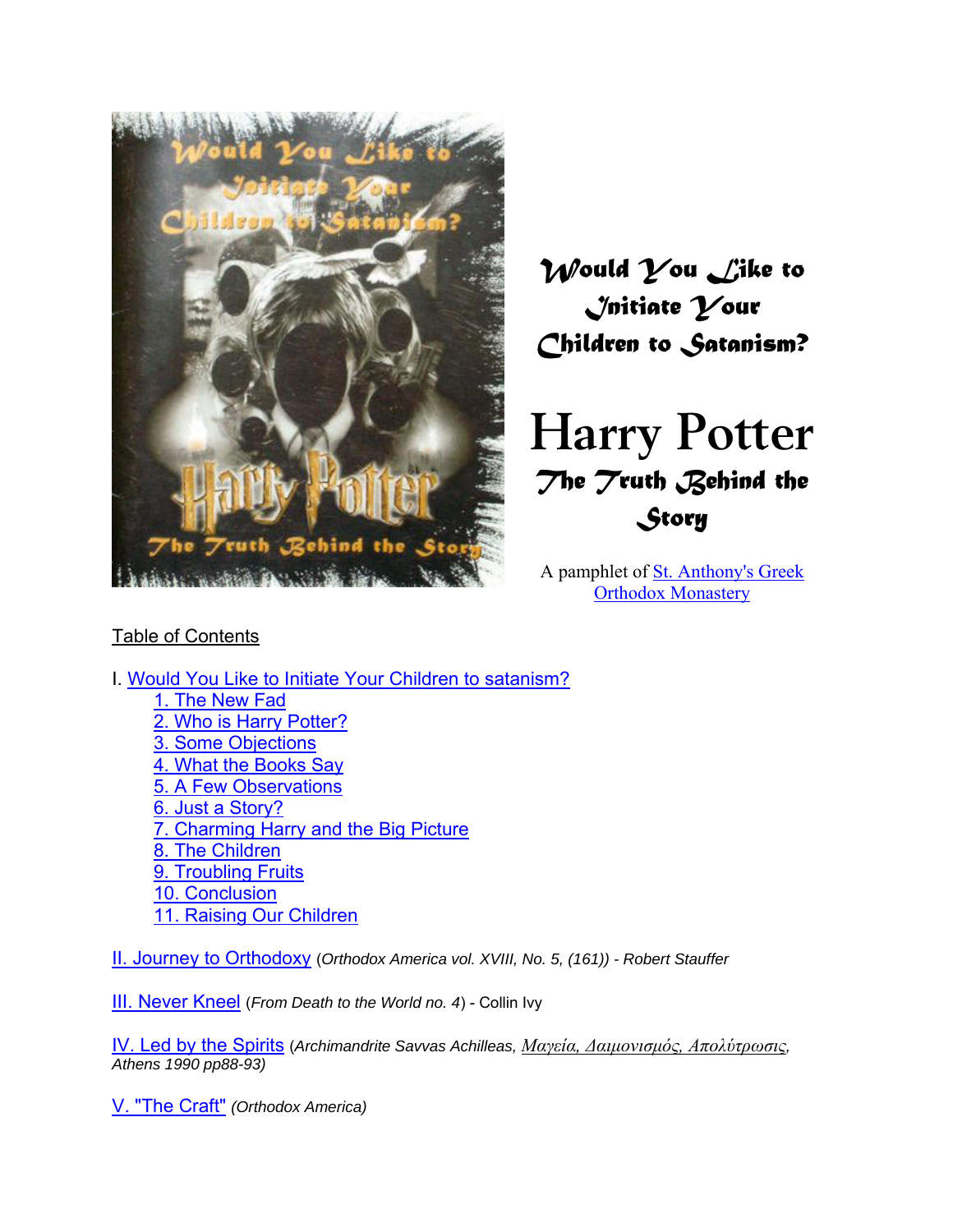VI. Straight Talk on Harry Potter by William J. Schnoebelen 1. Introduction 2. Bargains with Demons? 3. Step into the Abyss 4. A Deadly Game

**Bibliography** 

**Endnotes** 

*Would You Like to Initiate Your Children to satanism?*

*Harry Potter!*

#### *1. THE NEW FAD*

 Just recently, the Greek movie theaters were flooded by children of all ages, waiting in line to watch Warner Bros' movie, "Harry Potter and the Sorcerer's Stone."

The movie is based on Joanne K. Rowling's<sup> $\frac{1}{2}$ </sup> first book; Harry Potter and the Sorcerer's Stone, Bloomsbury 1997. This book and its three sequels<sup>2</sup> have sold 116 million copies and have been translated into 47 languages.<sup>3</sup> Her first four books have sold many millions of copies; they were on the best seller lists for many long months; and they have received many awards. Researchers in the US say that over 50% of children in the US, aged 6-17, have read at least one Harry Potter book.<sup>4</sup> The internet is full of Harry Potter fan clubs. The publishing house of Harry Potter in Greece, Ψυχογιός says:

*The revealing sign of the new fad, which is called "Harrypottermania," is the number of letters, telephone calls and e-mails that the* Ψυχογιός publications receives daily for the Harry Potter book: the letters alone surpass  $7,500$ ! $\frac{5}{5}$ 

Moreover, the Coca Cola Company has signed an agreement to pay 150 million dollars to Warner Bros for the exclusive right of displaying Harry Potter on the packages of its products and its advertisements.<sup>6</sup> We also learn that "school playgrounds [abroad] are awash with Harry Potter paraphernalia, books, cards, glasses like those worn by the young wizard," many of which we see now even in Greece.

 Harry Potter even invaded school classrooms; teachers give the children assignments on Harry Potter books, handling out also extended references on witchcraft and occultism.<sup>8</sup> In Athens, certain private language schools use the book in the original English text to improve the reading skills of the students. Many parents and school teachers, being rather ignorant of the context, are extremely happy that the book-phobic toddlers have now become manic readers...of Harry Potter. In view of the Christmas holidays, whole classes of Elementary, Junior-High and High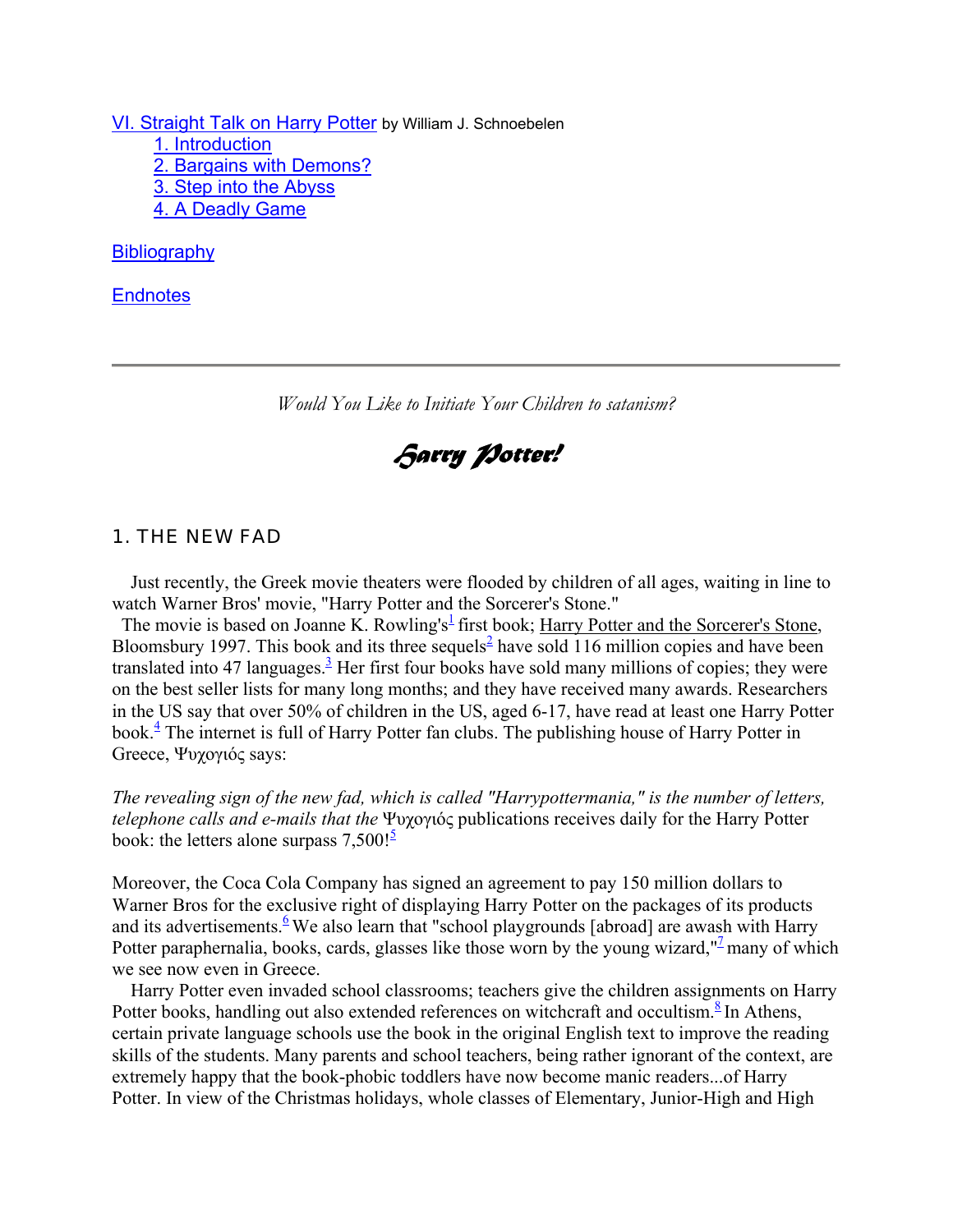Schools--even entire schools--accompanied by the teachers, visited the movie theaters to watch

the Harry Potter film. Consequently, certain children that had not found Harry Potter up to that time, returned home asking their parents to buy them the books.

 These are marketed as children's books (the first is suggested for ages 8-13 and the last book ages 10 to adult) although they are well written and are being enjoyed by adults as well. The problem, of course, is in the spiritual nature of the books.

**The author herself, admitted in 1999 that more than one third of her books are based on actual occult practices.**

## *2. WHO IS HARRY POTTER?*

 Harry is a cute, young, orphaned, nerdy lad, who lives together with his unsympathetic, abusive, dull relatives. When Harry was still an infant, Voldemort,  $\frac{9}{2}$  the wicked wizard, killed his parents and tried to kill him also; but the baby, gifted with supernatural powers, escaped death. From this encounter, as a souvenir of the incident, he was left with the sign of a lightning bolt<sup>10</sup> scarred on his forehead, a sign that would make him famous later.

 When Harry became 11 years old, he was "saved" from his bleak existence by receiving an invitation from the "Hogwarts School of Witchcraft and Wizardry," that offered him a scholarship to study witchcraft. It was then that he found out that he "was a warlock, and a very good one, but with some practice of course." So, Harry became a boarding student in the witch school.

 Harry, along with the reader of course, becomes slowly initiated into the "craft," which is presented extremely seductively, full of mystery and challenges. In the world of witchcraft, and in its people, he finds the love, acceptance, and recognition--even monetary benefits--which he lacked when he was living with the muggles $\frac{11}{1}$  (read non-wizards), which in all the Harry Potter books are depicted either as slow-witted or full of hatred and evil. Up to this point, some people might have considered the whole thing as pure fantasy--and why not? However, there is more to come. Read along!

#### *3. SOME OBJECTIONS*

- 1. First of all, part of the problem is that witches and wizards do exist and they do cast spells as in the Harry Potter books.
- 2. The author herself, Ms. J. K. Rowling, readily admitted in 1999 on *The Dianne Reihm Show*<sup>12</sup> that she researched pagan and witchcraft practices to make the books more realistic. She said that more than one third of her books are based on actual occult practices. $\frac{13}{2}$
- 3. The growing trend has been described as "troublesome" by John Buckeridge, editor of *Youthwork*, a monthly Christian magazine. He said: "The growing number of books and TV shows like *Harry Potter* and *Sabrina the Teenage Witch* encourage an interest in magic as harmless fun. However, for some young people it could fuel a fascination that leads to dangerous dabbling with occult powers. So what starts out as spooks and spells can lead to psychological and spiritual damage."
- 4. Media officer Andy Norfolk of *Pagan Federation* said: "In response to the increased queries coming from youngsters we established a youth officer, not to promote paganism but merely to answer those queries and allow someone to offer advice and information."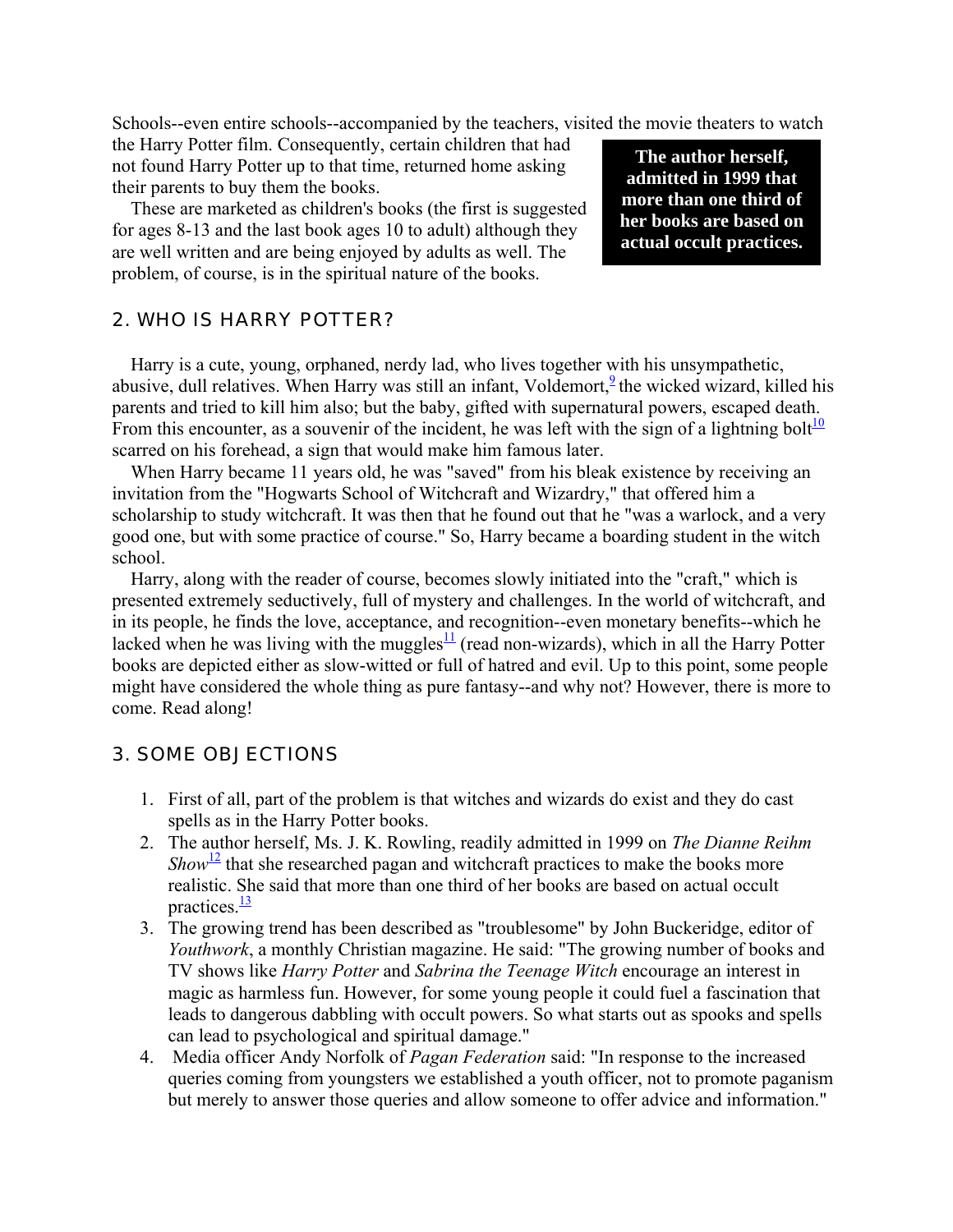The aforementioned Federation also stated that the Harry Potter books, along with some TV series like *Sabrina the Teenage Witch* and *Buffy the Vampire Slayer*, are responsible fore this new wave of interest in the black arts. Kate West, a 42 year-old witch and vice president of the Federation, said: "When I was a teenager, there were only about 10 books on witchcraft around. But now there is so much information on the Internet which makes it so much more accessible." However, Andy Norfolk soothingly reassured the parents that they should not be alarmed by their children's sudden interest in magick.<sup>14</sup> "Paganism" is recognized as a valid religion."

- 5. The Union of Teachers and University Professors in England rang the bells of warning for the extremely popular creations of Mrs. Rowling, and called on both parents and teachers to be careful. The Union of Teachers has been for a long time suspicious that children are occupied with the occult. Peter Smith, the general secretary of the Teachers' Union, emphasize: "The children should be protected from the extreme forms of occultism and should be taught a responsible and positive way about the dangers of trips into the unknown. The film of Harry Potter will lead a whole generation of children to the discovery of witchcraft. While it is important to prevent extreme forms of opposition...the dangers are clear. More and more children are spending whole hours by themselves on the internet in search of satanic web pages and we do worry about it because there is no one to check up on them." $\frac{15}{15}$
- 6. A former wizard and now Protestant Pastor, David J. Meyer, said, "It was the Communist revolutionary Lenin who said, 'Give me one generation of youth, and I will transform the entire world.' Now an entire generation of youth has been given to a woman named J. K. Rowling and her four books on witchcraft, known as the Harry Potter Series. As a former witch, I can speak with authority when I say that I have examined the works of Rowling and that the Harry Potter books are training manuals for the occult. Untold millions of young people are being taught to think ,speak, dress, and act like witches by filling their heads with the contents of these books. Children are [so] obsessed with the Harry Potter books that they have left television and video games to read these witchcraft manuals. How serious is this? By reading these manuals, many millions of young people are learning how to work with demon spirits. Vast numbers of children professing to be Christians are also filling their hearts and minds, while willingly ignorant parents look the other way."
- 7. "On top of that," said Bill Schnoebelen (another former ceremonial magician), "many

**"I made a very conscious decision, right from the beginning, that I was writing about someone evil, and wasn't going to tell a lie." -J. K. Rowling**

media report that children are not just reading the Potter books, they are rereading [them] over and over again! They do this because they are entertaining, but also because they find this world of sorcerers and magic beguiling and charming (both words

rooted in magic) and because they identify with the wizards. This is eerily like Christians who read and re-read the Bible, except of course they are digesting the very Word of God. Whether or not they grow up to be sorcerers, they are immersing themselves in the magic world-view that does not fit with the Bible. You cannot be your own god and also worship the one, true God. This is why these books are more dangerous than they appear. $\frac{16}{16}$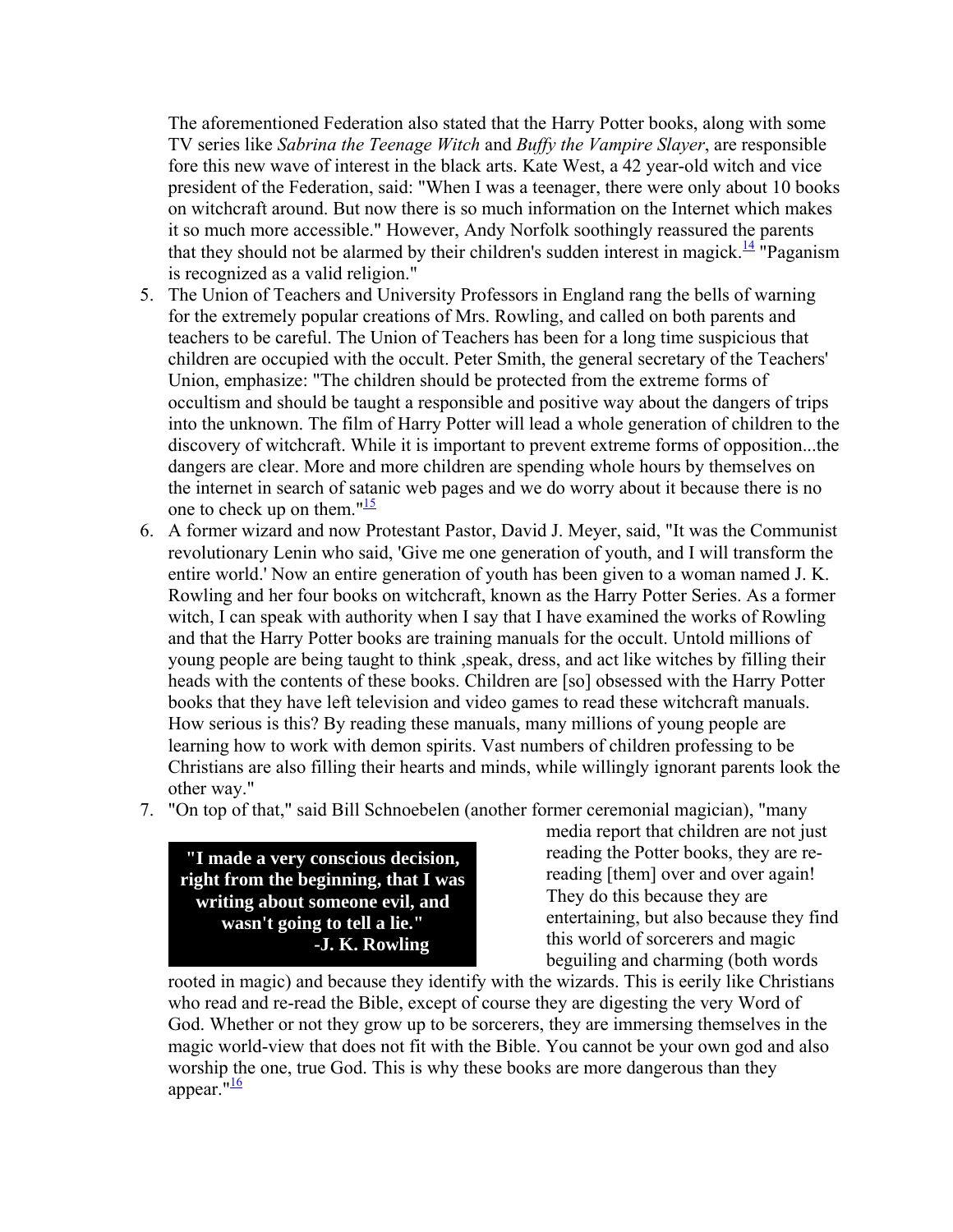- 8. Consequently, expected opposition also came from the Christian world of all countries, as is demonstrated by the great many number of webpages which one can locate with any search engine.
- 9. The Harry Potter books are among the most controversial, as reported by the American Library Association's Office for Intellectual Freedom. For the years 1999 and 2000 there are 1,188 signed protests. These protests constitute less than 1/4 of the actual number of protests in schools and libraries, asking the withdrawal of Harry Potter books on the basis that they are "occultic and satanic."
- 10. At least one school in England, the Grammar school of St. Mary in Chatman, banned the Harry Potter books in its library. $\frac{17}{12}$
- 11. One of the biggest chain toy-stores in UK, the "Entertainer," banned "Harry Potter merchandise" from their shelves. One of the owners, Gary Grant, admitted that this action might cost him profits of 500,000 sterlings, but he explained that he was worried about the uncontrollable situation in which the children would find themselves.
- 12. In Greece, the Scientist's Association "Προοπτική" is involved in deep research on the subject, studying among other things the psychological and pedagogical facets of this new phenomenon. The "Προοπτική" Association expresses its deep concerns not only about Harry Potter but also for J. R. R. Tolkien's trilogy, The Lord of the Rings.
- 13. In Athens there are responsive educators, parents, priests, and Sunday-school teachers, that are informed--or have already faced some of the immediate consequences (manifestations of fear, sleep disturbances, etc. in the life of the child)--of the subject and are trying to avert this great danger that threatens youth.

Do these statements sound overly critical? We wish there were.

#### *4. WHAT THE BOOKS SAY*

At this point there are four Harry Potter books on the market, and three more are waiting to be published to complete the series. Ms. Rowling knew since the beginning that she would write seven books, one for each year Harry Potter studies in the school of sorcery, and, accordingly, has completed her seventh book many years ago. The books are written with a progression from bad to evil.

 For example, in the first book the heroes found blood stains of an animal (which, by "pure" coincidence, happened to be a unicorn) and then became witnesses of a horrible scene where the demonic creature that killed the unicorn drinks its blood; finally, at the end of the book is presented, quite abruptly and ghastly, the demonic possession of one of the teachers who then tries to kill Harry.

 In the second book, the little wizard learns how to purge the garden of gnomes, without taking pity on them even when they scream. Later on, the young students of the school of sorcery are taught, among other things, how to plant mandrakes in the soil; these mandrakes are plants which, instead of roots, have little, soiled, grotesque infants that shriek at the top of their lungs. Later on, in the same book, we read about the animal sacrifice of the pet cat of the school (which, please take note, is name "Mrs. Norris") and also about the demonic possession of one little female student, who then loses accountability of her actions and proceeds to strangle roosters and to attack both the living and the dead of the school. Now the whole thing has transformed into a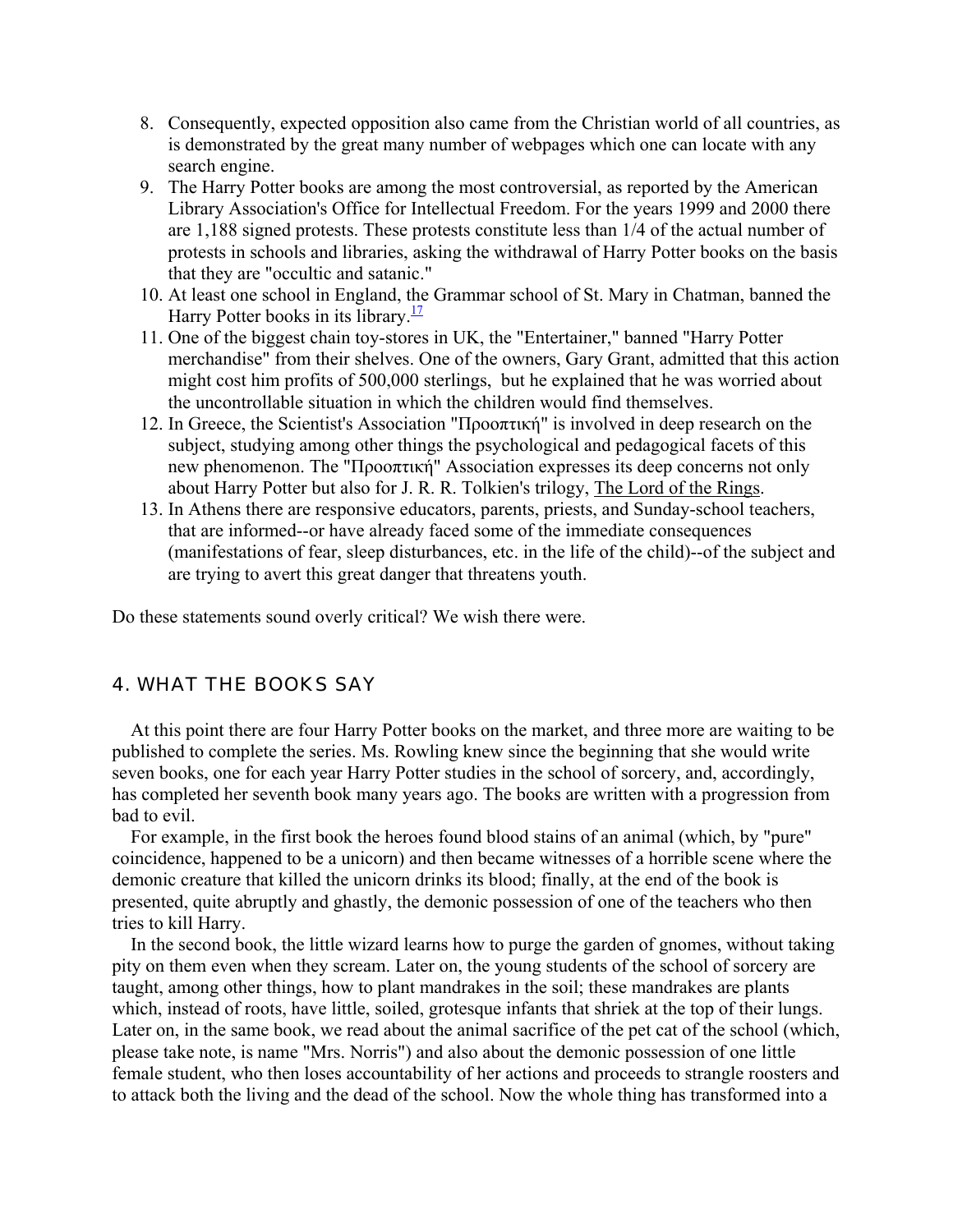true "horror movie," since every body is now in danger of getting killed.

 In the third book we learn about lollipops with blood flavor--in the first book we were presented just with "vomit-flavored" candy. We also learn about some creatures that continuously alter their form in order to scare humans, then about some other demons, and later on about the executioners of the jail of sorcerers, the "lunatics," horrible demonic creatures that suck the souls out of human beings so that the latter will lose them forever. We also witness Harry hearing his dead parents streaming before getting killed, and then we learn that the pet that Ton carries continually with him (it even gets to sleep in the boys' dormitory), is not truly a pet rat(!) but a warlock--of the kind that transforms into animal forms<sup>18</sup>--and an evil one, too.

 The fourth book, which is the most sizeable, is endowed with 654 pages and the most atrocious scenes; Ms. Rowling defines it as the "main book." "It is the book where all the deaths start," she said to *The Times* and continued saying, "it will cause a lot of confusion but now damage." This matches the book title well since "Potter" in her British dialect also means "bother, irritate, annoy."<sup>19</sup> The fourth book begins with a string of murders, a literal contest of life and death, where the heroes are called to win by putting into practice all the sinister dark arts they were taught in the previous three years. At the end of the contest, one of the heroes ends up murdered and the whole thing reaches its climax with a shocking satanic ritual--the kind which only a completely perverted mind would conceive.

One, then, can only wonder: what is next?

#### *5. A FEW OBSERVATIONS*

 Even if someone could encounter in the books some humor, some elements of imagination, and a veneer of moral values, stil, how can children read such books? How appropriate cn these kinds of books be when they are plagued with such problems:

- 1. **They familiarize the reader with evil, witchcraft, occultism, and demonology.** Harry is a wizard (his mother was a witch, his father was a wizard) and is training both himself and the reader to use occult powers of astrology, alchemy, divination, spell casting, and so on.
- 2. **They blur the distinction between good and evil.** The stories are often portrayed as 'good' versus 'evil'. However, Harry uses witchcraft, among other vices, to overcome the enemy wizard Voldemort. Their powers come from the same source.
- 3. **They cultivate a negative attitude.** Characters who have magic powers are portrayed as being 'cool'--the rest are considered inferior, slow-witted, and wicked.
- 4. **They contain anti-pedagogical messages.** Not only do the characters have unethical behavior; such as conscious lying and rule breaking, but also when they are caught, they are not only not punished but rewarded instead.
- 5. **They weaken the will to endure the natural hardships of life.** Children get the false impression from the books taht they can escape the hardships of life by cheating and resorting to the paranormal. Thus, they train themselves for a life of misery and failure.
- 6. **They undermine traditional family values.** As was mentioned earlier, Harry's biological parents were murdered and his foster family is horrible, mean, selfish, and unloving. They are "Muggles" (non-sorcerers) who make Harry's life miserable because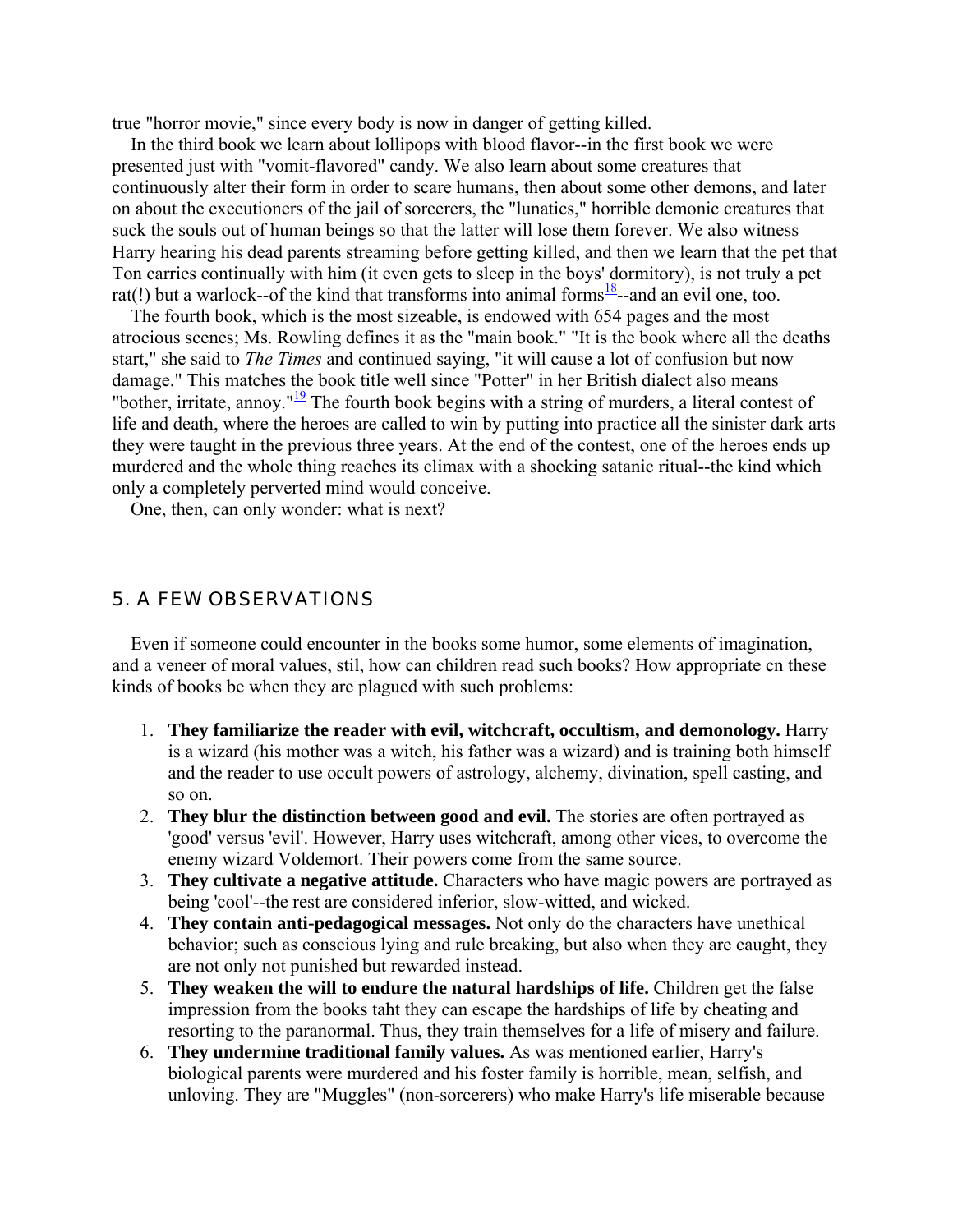of his beliefs and even make him sleep in a closet! His witchy friends are made to appear very appealing next to these loutish family members. The normal human adults of his family are seen as stupid and powerless, while the witches and warlocks are wise and powerful. What sort of message does this send to children about their relatives who might not live lives as fascinating as those portrayed in the books? Is that the kind of gratitude you would expect form your children for your sacrifices for them?

- 7. **They nurture a prolonged descent into a daydreaming mental state.** The children lock themselves inside their fantasies, alienating themselves from the perception of the true world around them. Hence, not only do they become unable to respond to the requirements of normal life, but they become unable to respond to the requirements of normal life, but they also develop abnormal psychological states--including despondency and megalomania.
- 8. **They cultivate thirst for satanic pride.** They tickle the desire to become "little gods"- the ancient lie of the serpent--and fill the child's head with violence, blood sacrifice, and a worldview which is decidedly anti-Christian. Is this desirable? Especially when the books are so well-written that the children are reading them over and over and virtually memorizing them?

### *6. JUST A STORY?*

 It is very likely that some people will argue that the Harry Potter story is just fantasy and as such cannot have any real impact on the formation of a child's character. "After all, it's just a story." Yet, we saw the author herself admitted that her books describe *actual* occultic practices. Even more, newer studies demonstrate that the most potent method of pedagogical instruction is precisely story telling. As a matter of fact, "lively narrative format is being used increasingly in higher education..." writes Dr. Abrahamson in his report, *Storytelling as a Pedagogical Tool in Higher Education* (posted in the *Encyclopedia Britannica* website), and he continues saying that,

storytelling can clearly be viewed as the foundation of the teaching profession...The best methodology for education is not simply the use of didactic instruction for it needs to be an awakening and moving experience in order for the content to have meaning for the learner. Inspiration, encouragement, satisfaction must be integrated with information in order to provide an education that has meaning to the learner and will have true, lasting effects on that person's life and the society in which he or she interacts. What a person usually remembers the longest is information that has an emotional impact.

 What's more alarming is that similar studies claim that storytelling teaching--by employing emotional elements, suspense and surprises in the plot--captures the audience's attention and momentarily suspends critical thinking, preparing the mind to accept *without scrutiny* the real message of the story. "If the stage is successful," says Dr. Abrahamson, "consciousness has been distracted."

 Even if our children do not outright embrace satanism, we have to understand that exposure to such literature--especially at a young age--will surely affect their perception of the world around them. A child's perception is fundamentally different from an adult's. As adults, we can--if we want to--develop a perspective on what we read or watch, reflecting on the relationship between what we are reading an dour own thoughts and experiences. However, the children cannot,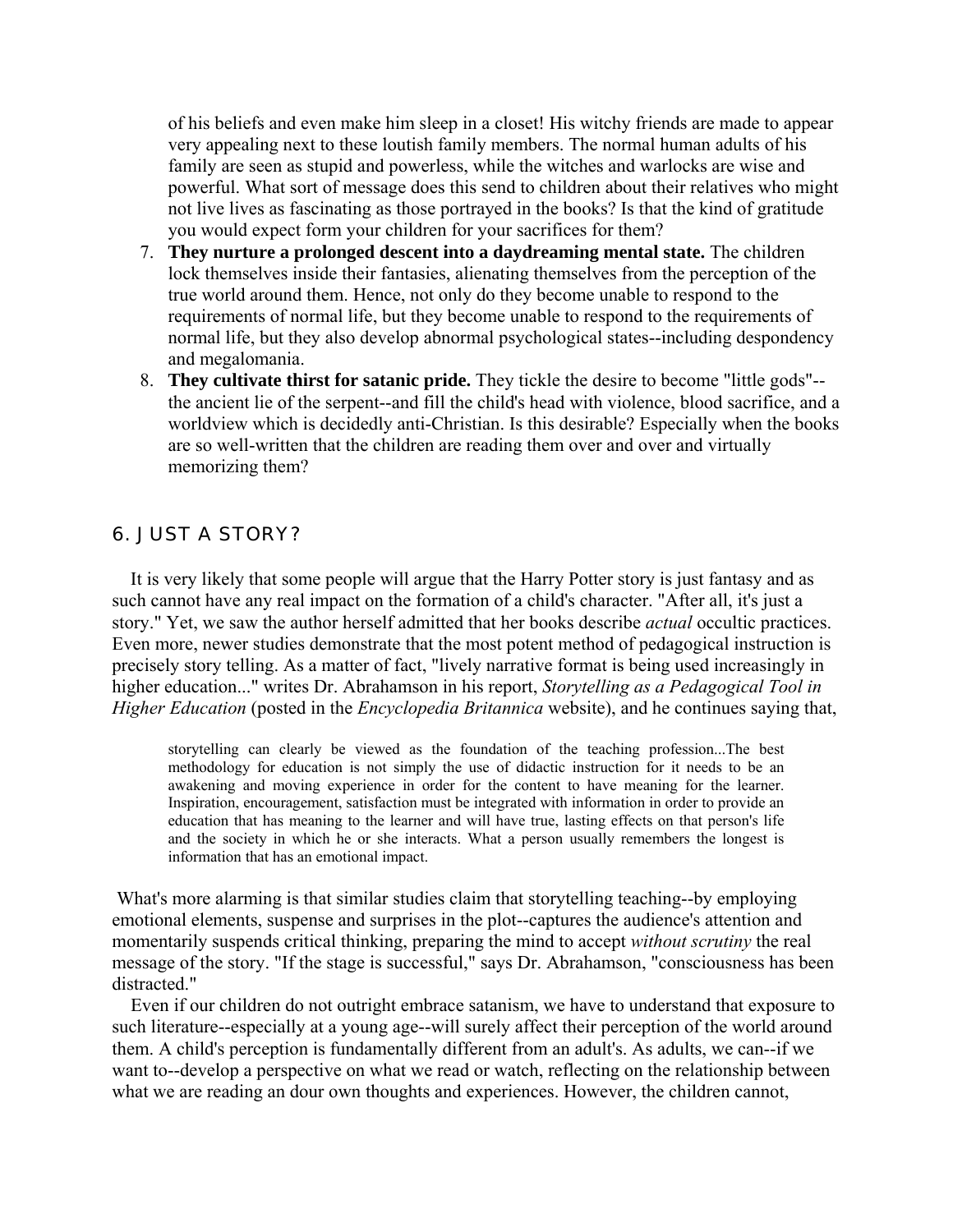**"As a former magician myself, I can say that an intelligent child could learn a great deal of authentic magical material [from the Harry Potter books]..."**

because their life experience and understanding is too limited. "By blurring the line between fantasy and reality," said senior news analyst for National Public Radio, Daniel Schorr, "it crowds out reality. And people are starting to catch on." $\frac{20}{20}$ 

 Let it be noted that in many parts of the books, which we presented, the heroes learn and execute spells, make

magical potions, recite incantations, learn to use phrases with magical results--good or evil. The heroes also learn to levitate objects, talk to the dead, are taught astrology, divination, and curses with which they can control, torture, and kill. The occultist and satanic elements are plentiful, as are also the scenes that cause horror, terror, and disgust. A former ceremonial magician, Bill Schnoebelen, brings the following troubling elements to our attention:

 Just as a small sample, imagine a ten-year-old reading about an animal sacrifice of a cat; nonmagicians like you and I (Muggles) portrayed as dull, boring, cruel, or useless; power is the ultimate moral choice, irrespective of good or evil; blood sacrifices; cutting off the hand of a living person for a ritual; boiling what seems to be a baby or fetus alive in a cauldron; demon possessions; werewolves; vampires; bringing an evil wizard back from the dead through the shedding of blood; astral projection or travel; casting spells and levitation; being able to shapeshift into an animal [lycanthropy]; crystal gazing or divination; a hero (Harry) who tells lies, steals, breaks the rules, and cheats by copying another student's homework; approval of astrology; being taught that people can exist without their souls; communion with the dead; dead souls living within us; Harry takes mood-altering drugs (which are REAL herbs that are used by witches and shamans); use of the "Hand of Glory" (a grisly occult artifact that is the severed hand of a hanged murderer. Its fingers are lit and burned as candles. The hand is placed in a house to make everyone in the house fall into a spell); use of magic charms. As a former magician myself, I can say that an intelligent child could learn a great deal of authentic magical material [from the Harry Potter books]. For non-Christians like Harry, death is a one-way ticket to hell!<sup>21</sup>

Very cunningly, the toddlers are indoctrinated into believing that there is also "good" magic, and that everyone is free to choose for himself between "good" and "evil" sorcery.<sup>22</sup> Indeed, some people,

defend [the books] by saying that good magic always wins and overcomes evil magic. This is the oldest con game ever hatched out of hell. As a real [ex-] witch, I learned about the two sides of "the force." Apparently, so do many "Christian" leaders. When real witches have sabats and esbats and meet as a coven, they greet each other by saying "Blessed be," and when they part, they say "The Force be with you." Both sides of this "Force" are satan. It is not a good side of the force that overcomes the bad side of the force, but rather it's the blood of Jesus Christ that destroys both supposed sides of the satanic "Force." $\frac{23}{2}$ 

The fast-paced plot of the story; fully of emotion and suspense, camouflages its real message- the replacement of the old moral values based on God's commands with a paganistic ethos. Harry, Ron and Hermione (the character with whom little girls can identify themselves) become models for the children, and these models happen to be young sorcerers that defeat the evil warlock with "good" sorcery. Harry's parents were good sorcerers and the substitute for Harry's father is none other than Dumbledore; the "good" sorcerer, who personifies the ideal father.

 The brainwashing is widespread derision, or even contempt, for those who fear sorcery or despise it as evil. There is no doubt that Harry was created to embody the new savior, the Antichrist--something hinted by the name of the hero itself ("Old Harry" in the author's British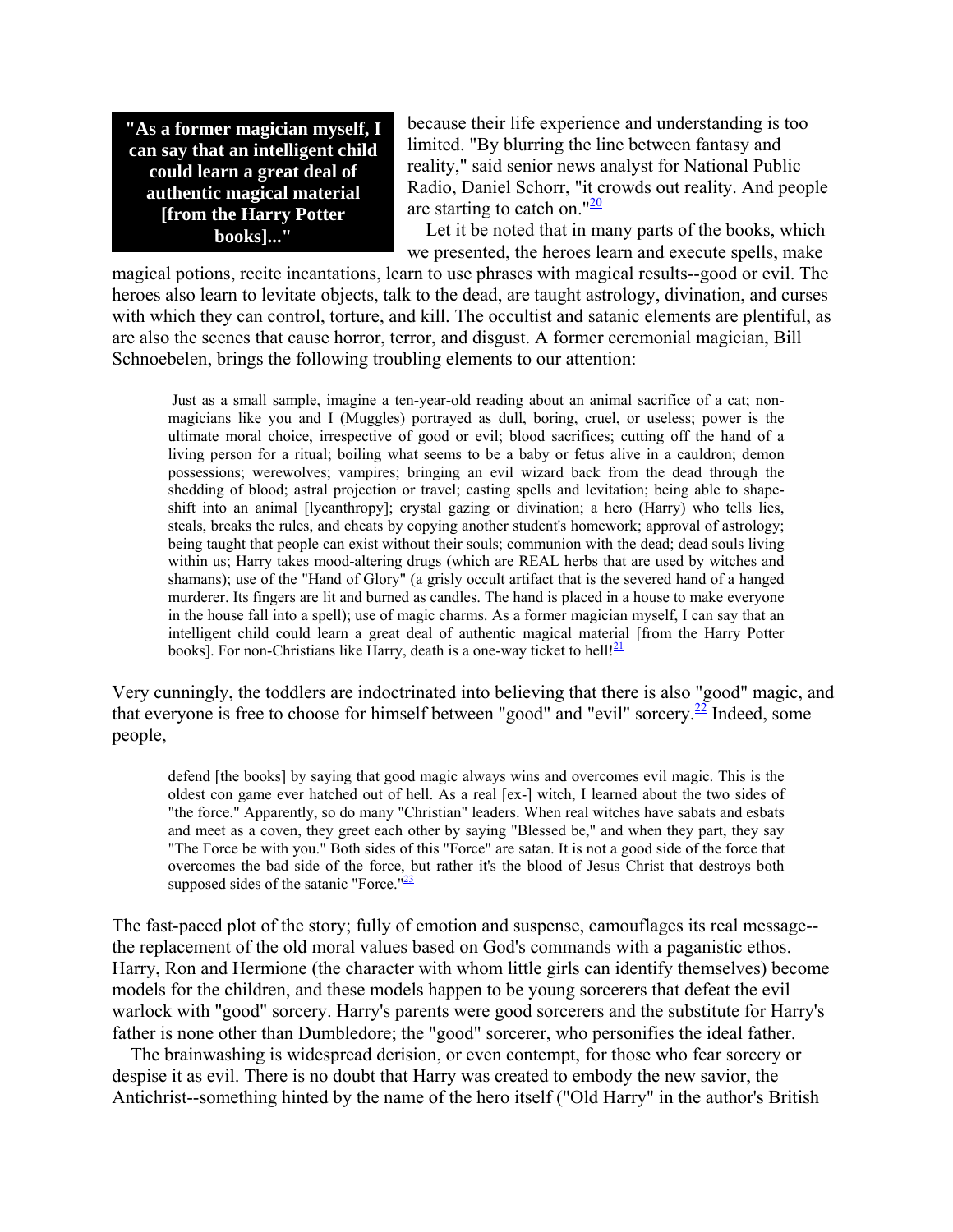dialect denotes satan). At the same time of his birth, he is threatened with death and always exposed to injustice, but Harry with supernatural means defeats his enemies and saves the people around him. Let us pause for a minute and ask ourselves: who is the other one, who also performs miracles--but without God's help--and is considered by his followers as the "injusticesuffering god"?

 In addition, it is easily demonstrated that the three good heroes steal, lie, display moods of hatred and revenge, and continually break the rules of the school--and all these always become acceptable and even reward. Pay attention to the following excerpt:

"Very good," the teacher said encouragingly to him when he finished. "You found where the entrance was by breaking all the rules of the school." Harry looked, by hunch, at Dumbledore. The later gave a faint smile (Book II, p.344) "If I am not mistaken, I had strictly warned you that you would get expelled if you kept breaking the rules of the school," said Dumbledore. Ron's jay dropped. "And this proves that sometimes, even the most moderate of us should shut our mouths," Dumbledore continued with a smile. "Both of you will be rewarded with a special award for exemplary services to the school and...hmm. let me think...yes, two hundred points. (Book II, pp.347-348)

#### *7. CHARMING HARRY AND THE BIG PICTURE*

 It becomes evident that the Harry Potter books are part of a global effort to replace the Christina way of life with New Age principles, which include initiation into satanism and the paranormal.

A word needs to be said about films, which also compose the atmosphere surrounding children's play. The top money-making films today focus on the preternatural manifestations of the kingdom of darkness. Designed for adults were such films as *Rosemary's Baby, The Exorcist, Omen,* and *Poltergeist*; for children, the *Star Wars* Trilogy, *E.T., Ghost-busters,* and Gremlins*.* The *Star Wars* Trilogy, since it first appeared in 1977, has generated sales for *Star Wars* licensed products (i.e. primarily toys) of \$3 billion! George Lucas, the producer of *Star Wars*, admits being strongly influenced by Carlos Casteñeda's *Tales of Power*--a cult book of the 1960s and 70s which chronicles the (what many believe to be true) story of Don Juan, a Mexican Indian sorcerer. Furthermore, *Star Wars* introduced many viewers to Zen Buddhism through the character of Yoda, known as "Zen Master." Yoda taught Luke Skywalker, a type of Buddhist monk, about the "everpresent Force"-- a term used in witchcraft down the ages to describe the power witches receive from satan! Lucas himself has said, "People in the industry don't want to accept their responsibility that they had a hand in a way the world is loused up. But, for the better or for the worse, the influence of the Church, which used to be all-powerful, has been usurped by film. Films and T.V. tell us the way we conduct our lives, what is right and wrong." $\frac{24}{4}$ 

And do not think that Mr. Lucas is a fringe case. The Mormon Church, for example,

has gotten no small amount of favorable exposure as a result of its connection with the Osmonds. The Jehovah's Witnesses sect has reaped great benefit from its ties with the Jacksons (though superstar Michael Jackson defected a few years ago). The Church of Scientology has likewise received heavy publicity due to the growing number of Hollywood celebrities joining the church- including Tom Cruise, Kirstie Alley, Mimi Rogers, Anne Archer, Sonny Bono, John Travolta, and Chick Corea. Nichiren Shoshu Buddhism (a "name it and claim it" form of Buddhism) has benefited as a result of its association with actor Patrick Duffy (of "Dallas" fame), musician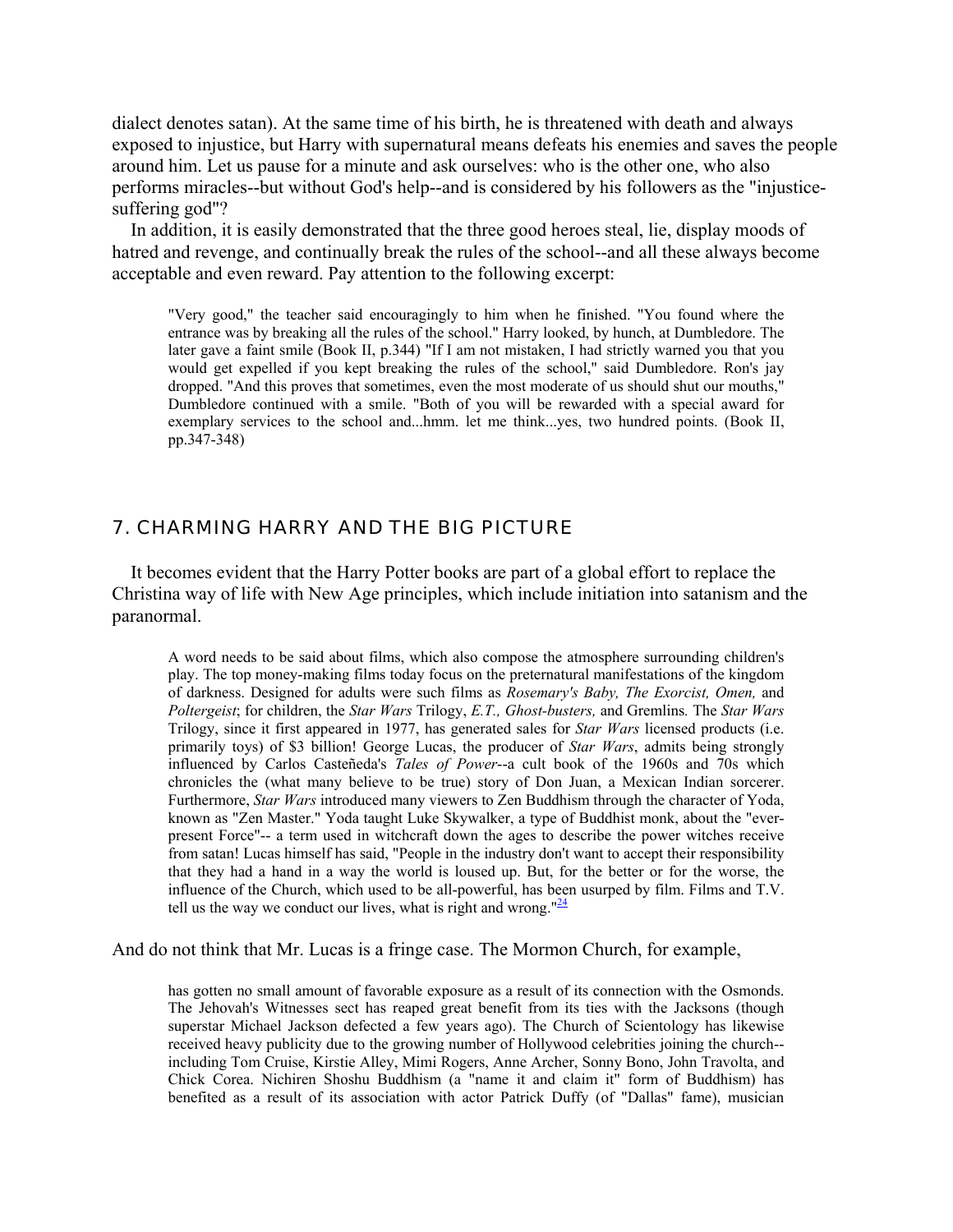Herbie Hancock, and rock star Tina Turner. Nichiren Shoshu Buddhism has been called one of the fastest growing religions in America. Another form of Buddhism--Tibetan Buddhism--has received tremendous publicity as a result of star Richard Gere's affiliation with the religion.<sup>25</sup>

The cases are numerous. LeVar Burton (known as Lt. Geordi LaForge in "Star Trek: The New Generation") dropped out froma Catholic seminary for yoga and crystals following "inner voices." Linda Evans (known from her role in "Dynasty") left the acting scene in preference of necromancy (or "channeling" as it is euphemistically called in New Age parlance). And, of course, Shirley MacLaine, the New Age prophetess who preaches that, "you must never worship anyone or anything else [other] than [your]self." Indeed,

The substitution of New Age thinking for Christian awareness starts at home with pre-schooled children under the very nose of the parents. This is accomplished through toys and television, through games, and video games. One need only to turn on the television in order to investigate the meaning behind the majority of the children's programming from cartoons to films, to delve into those ideas which are presented, and to study their forms of presentation, in order to be convinced of this. In the prologue to the He-Man cartoons, the children are taught that Adam (He-Man's name) received wondrous magical powers when he raised his sword and proclaimed, "by the power of Gray Skull, I am the power." In other words, the children are taught that Adam received what the serpent promised by rising against his Creator. $\frac{26}{5}$ 

Very cunningly, they focus their attempts on children--for the latter are spiritually vulnerable and most receptive to images and sounds--so as to prepare the new generation to readily accept and worship the messiah of the New Age, the Antichrist.

We should now say a word about Antichrist. He is not simply a cruel dictator who is anti-Christian. I think most people, when they think of Antichrist, think of someone like Hitler, who was a persecutor, or Stalin, who persecuted Christians and is against religion. But that is not Antichrist, though he has that aspect. "Anti" means not just "against," but also "in place of." He will be someone who will come and take the place of Christ; it says quite clearly that he will be worshipped as God in the temple of Jerusalem. You don't go and worship some kind of ordinary dictator; and the whole world could not very easily do that. But he will come as a world dictator who is accepted as God, as something and someone very positive; thus, he will do everything possible to imitate and take the place of Christ...Thus, it will be something very deceptive; in fact so much so that the elect themselves might be deceived if the times were not cut short! Christ Himself warns, in speaking of the last days, that false Christs and false prophets will arise and show great signs and wonders so as to lead astray, if possible, even the elect. And in the Apocalypse, St. John states that the last times will be characterized by demonic spirits working wonders. Thus, one of the signs of the coming of the end is the multiplication of demonic signs and wonders; that is, false miracles and things of that sort. By such things I mean in particular, for example, the increase in the last several decades of outright satanism--satan worship--which only in this last twenty years or so has achieved such openness and notoriety; people who openly call themselves witches; the greatly increased interest in Eastern pagan religions, which in these last two or three decades have become tremendously fashionable so that there are now Western-born-- American and English--gurus and Zen masters, and so forth. $\frac{27}{27}$ 

Indeed, the dark powers, in their struggle for global supremacy, are preparing for themselves favorable ground so that at the right time, at the culminating moment, the overwhelming majority of our children will readily accept the Antichrist as their political and spiritual leader.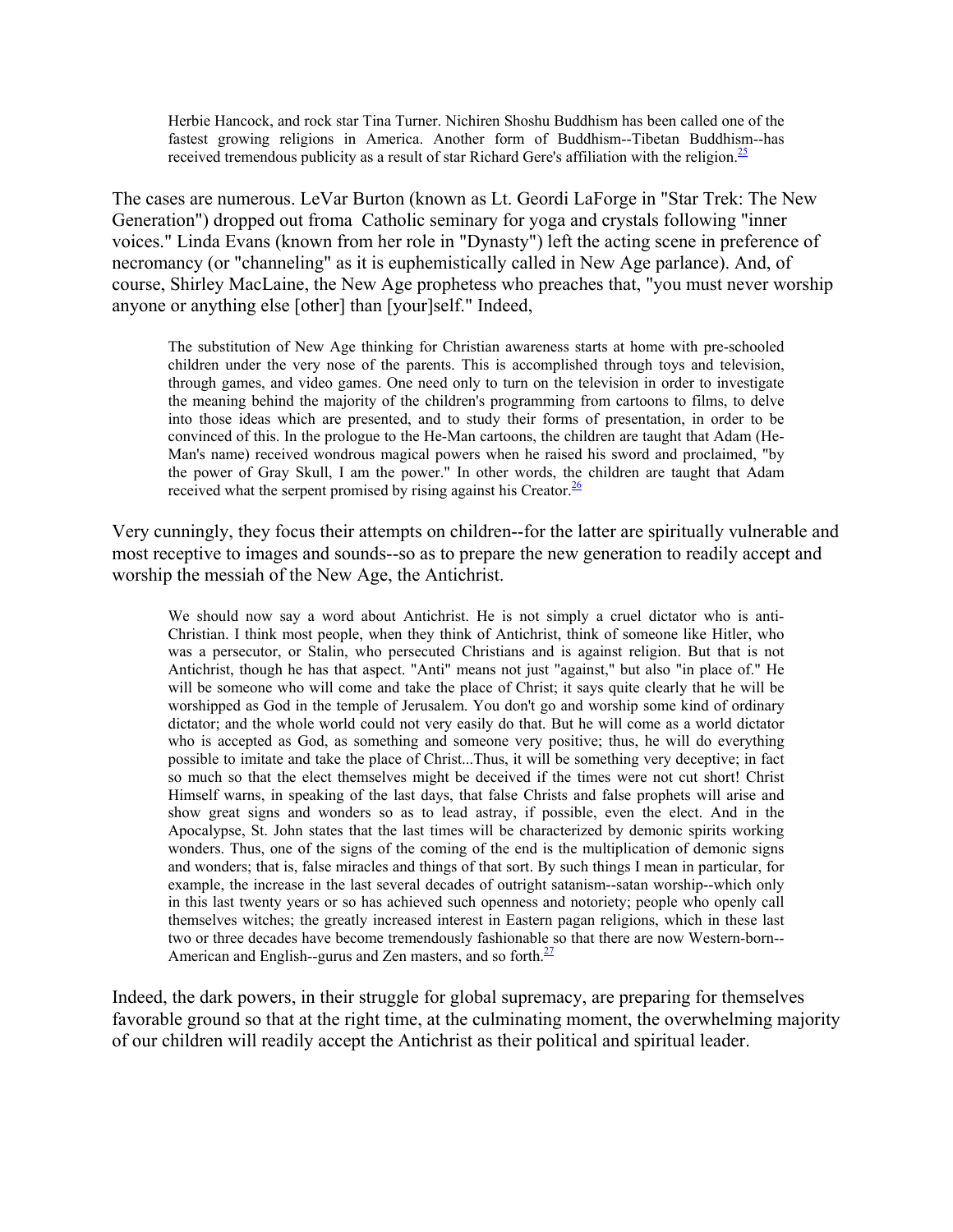## *8. THE CHILDREN*

 Lest these words sound over exaggerated, we shall now present a few indicative words from the children who have read the books. We found these on the internet and in the Greek edition of the books.

- 1. Girl, age 12. "I have read all the books at least three times. Every time I do so I find myself in a magical world and I imitate the three friends. I would like myself to become a witch."
- 2. Girl, age 15. "I wish there was really such a school for me."
- 3. Girl, age 13. "Dear friends of Harry Potter, I am one of the biggest fans. To illustrate my point, just think that for a certain period I read the first book through to the last one and then started all over again. The books became a psychosis for me. I read the four books in six school days. But then I understood that Harry Potter is a great love that should not become a mania.
- 4. Boy, age 10. "I don't think there is a sorcerer's city close to my house but I wish there was one, because I would like to become a wizard."
- 5. Boy, age 10. "I want to go to wizard school and learn magic. I would like to learn to use a wand and cast spells."
- 6. Girl, age 9. "I really believe there is an actual city of sorcerers close to my house. I continually see weird dreams. My friends say that I have become crazed, but it's true. When I walk in the street, I see old men, strange people who...wear glasses...and cloaks. What other proof do they want?"
- 7. Girl, age 9. "I am a fanatic reader of Harry Potter and I wish there was sorcery for real, as so many others do. Of course, the fourth book really scared me when Sentric Digory died; I saw horrible nightmares for a while."
- 8. Boy, age 10. "There must be some sorcerer's city close to my house. And that lady that lives in front of my house looks a bit quaint. She could be a witch."
- 9. Girl. "I like Harry Potter because I can put into practice what I read right away."

With over a 150 million readership, this little girl could be your own daughter--practicing what she reads (i.e. casting curses) on you!

# *9. TROUBLING FRUITS*

 It is possible that some people might still argue that the whole phenomenon is just another whimsy passé that will disappear without leaving any trace. No doubt, the Harry Potter fad will eventually die out as every fad does. Yet, who can estimate the damage, both spiritual and mental, that these books will inflict to untold millions of children world-wide? Consider the following facts:

- 1. Most Americans reject the notion of absolute truth. $\frac{28}{2}$
- 2. Nearly two-thirds of all American adults contend that the choice of one religious faith over another is irrelevant because all faiths teach the same basic lessons about life.  $\frac{29}{2}$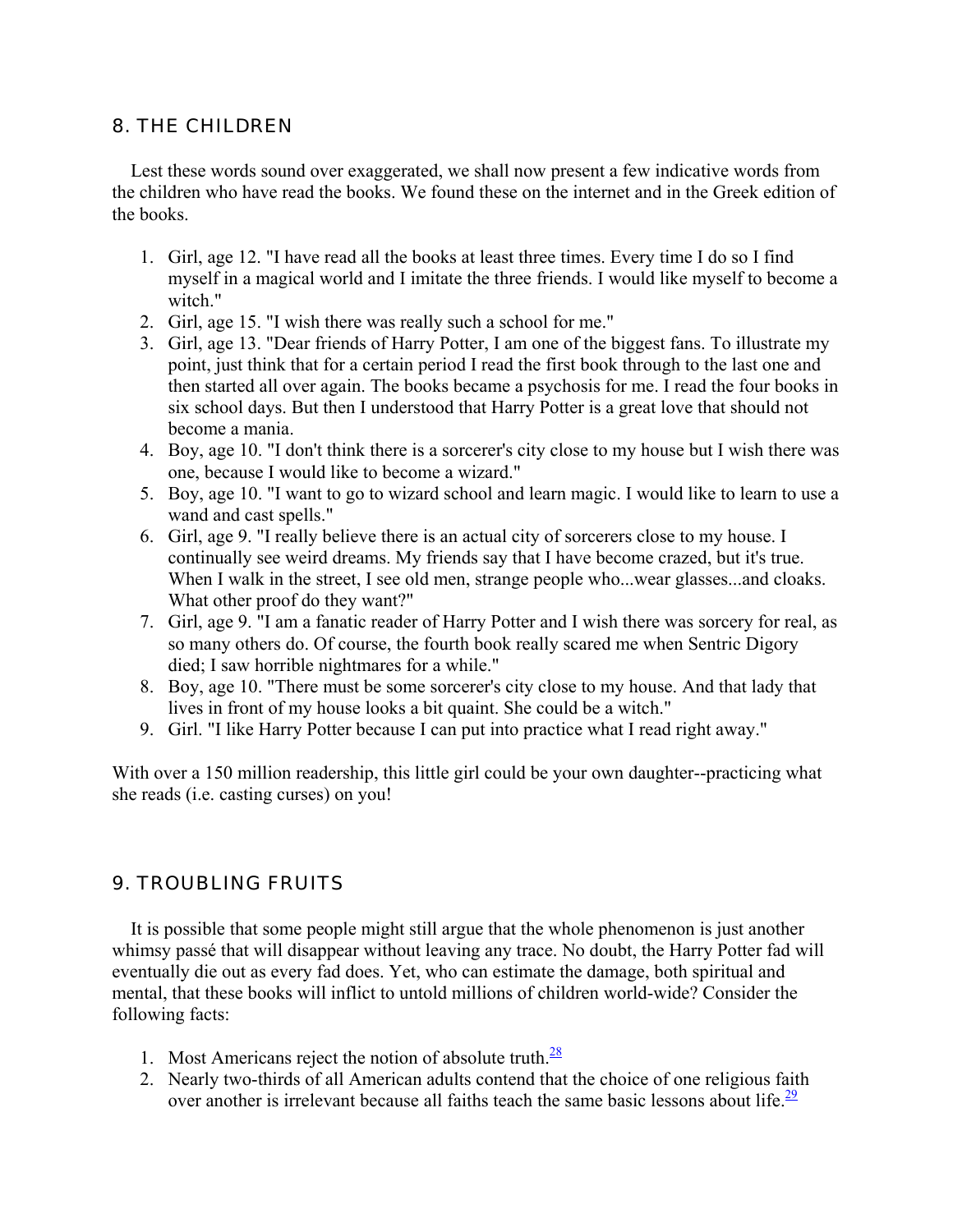- 3. Some 67 percent of American adults claim to have had a psychic experience such as extrasensory perception. $\frac{30}{20}$
- 4. Approximately 30 million Americans believe in reincarnation.<sup>31</sup>
- 5. Some 25 percent of Americans believe in non-personal energy or life force which they roughly equate with God. $\frac{32}{2}$
- 6. Northern Illinois University conducted a survey which found that 67% of U.S. adults read astrology columns. $\frac{33}{2}$
- 7. About 1 million people in the US practice Transcendental Meditation regularly, while 6,000 doctors recommend it to their patients. $\frac{34}{3}$
- 8. Over half of the Fortune 500 companies admitted of having exposed their personnel in psychic "human potential" techniques. $\frac{35}{2}$

Things are unlikely to get better. One can even speculate that, with the mass youth indoctrination into the occult by the HP type of literature, a good portion of our own children will become even hostile to Christianity and alien to salvation. We think the following poem, written by a high school student, is apt:

*Now I sit me down in school Where praying is against the rule For this great nation under God Finds mention of Him very odd.*

*If Scripture now the class recites, It violates the Bill of Rights. And anytime my head I bow Becomes a Federal matter now.*

*Our hair can be purple, orange or green, That's no offense; it's a freedom scene. The law is specific, the law is precise. Prayers spoken aloud are a serious vice.*

*For praying in a public hall Might offend someone with no faith at all. In silence alone we must meditate, God's name is prohibited by the state.*

*We're allowed to cuss and dress like freaks, And pierce our noses, tongues and cheeks. They've outlawed guns, but FIRST the Bible. To quote the Good Book makes me liable.*

*We can elect a pregnant Senior Queen, And the 'unwed daddy,' our Senior King. It's "inappropriate" to teach right from wrong, We're taught that such "judgments" do not belong.*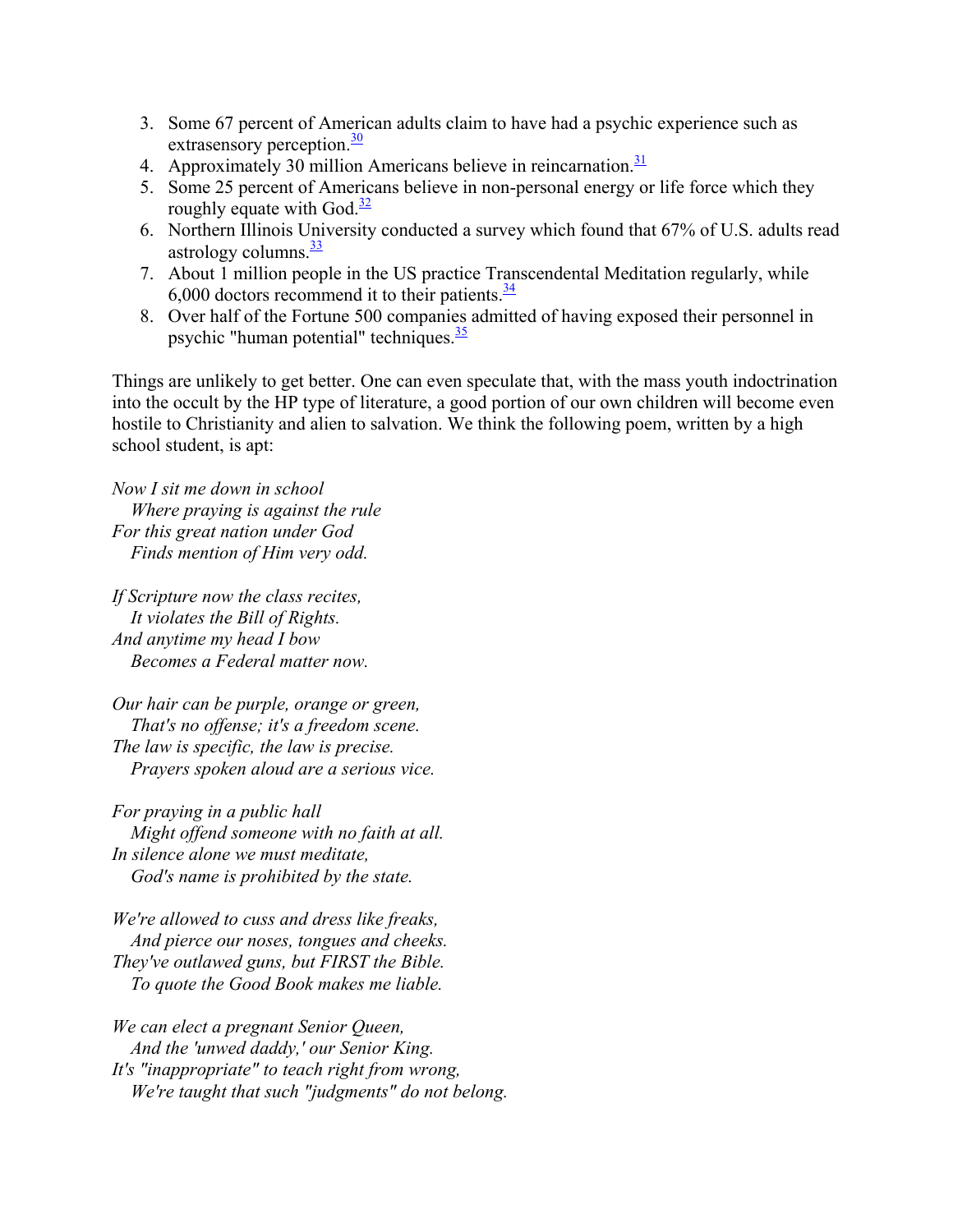*We can get our condoms and birth controls, Study witchcraft, vampires, and totem poles. But the Ten Commandments are not allowed, No word of God must reach this crowd.*

*It's scary here I must confess, When chaos reigns the school's a mess. So, Lord, this silent plea I make: Should I be shot; My soul please take! Amen*

#### *10. CONCLUSION*

Let us pause for a moment; let us reflect on what we have read. So far, we saw the author of the Harry Potter books readily admitting that her works are based on actual witchcraft experiences; like-minded producers unscrupulously acknowledging that they consciously degenerate the public through their works; official witches enthusiastically recognizing that these works cause "surges" of converts into satanism; and young children exhibiting eager interest in the sinister arts.

 We also saw that this kind of literature promotes rebellion against God, instills satanic pride, teaches authentic witchcraft practices, locks children in their fantasies, overturns traditional family values, blurs the distinctions between right and wrong, desensitizes children to evil, and familiarizes them with demonic spirits--with whom in all probability, if left uncorrected, they will spend eternity.

 It is written in the Scriptures, "as I find you, I will judge you." (Ez. 33:20) Suppose death finds us reading those kind of books--what will our apology be? How much different will our apology be from that of St. Seraphim's, whom death found kneeling in prayer before the icon of the Mother of God? Should not death find every Christian in prayer? Are we not instructed to pray without ceasing (I Thes. 5:17)? Really, what will our apology be for reading such books?

 Our children are soaked in a culture that promotes evil, occultism, and lust of power. Preschoolers spend more time watching television than it takes to get a college degree. By the time of graduation from high school, the average child will have spent approximately 11,000 hours at school and 22,000 hours in front of television.<sup>36</sup> According to the National Coalition on Television Violence, the average American teenager; by the age of 18, will have witnessed 200,000 acts of violence, including 40,000 murders. $\frac{37}{12}$  Our

America is a nation in which we say we believe in God, while at the same time we behave like atheists. When judged by even a remotely traditional Christian standard of behavior, Americans can hardly be described as a "Christian people." Measured against other cultures, we Americans are perhaps the most materialistic and desacralized people on earth. But according to what we say about ourselves, we Americans area "religious," even a "good" people. One's view of American society will therefore depend on whether one judges Americans by what we say or by what we do. We say we love our families. But fifty percent of all marriages are shattered by divorce. We Americans say we love our children. But almost one third of all American children conceived are aborted (1.6 million per year), and millions more who are born are abandoned to a failed educational system and to the tender mercies of our divorce courts, social workers, and "day care"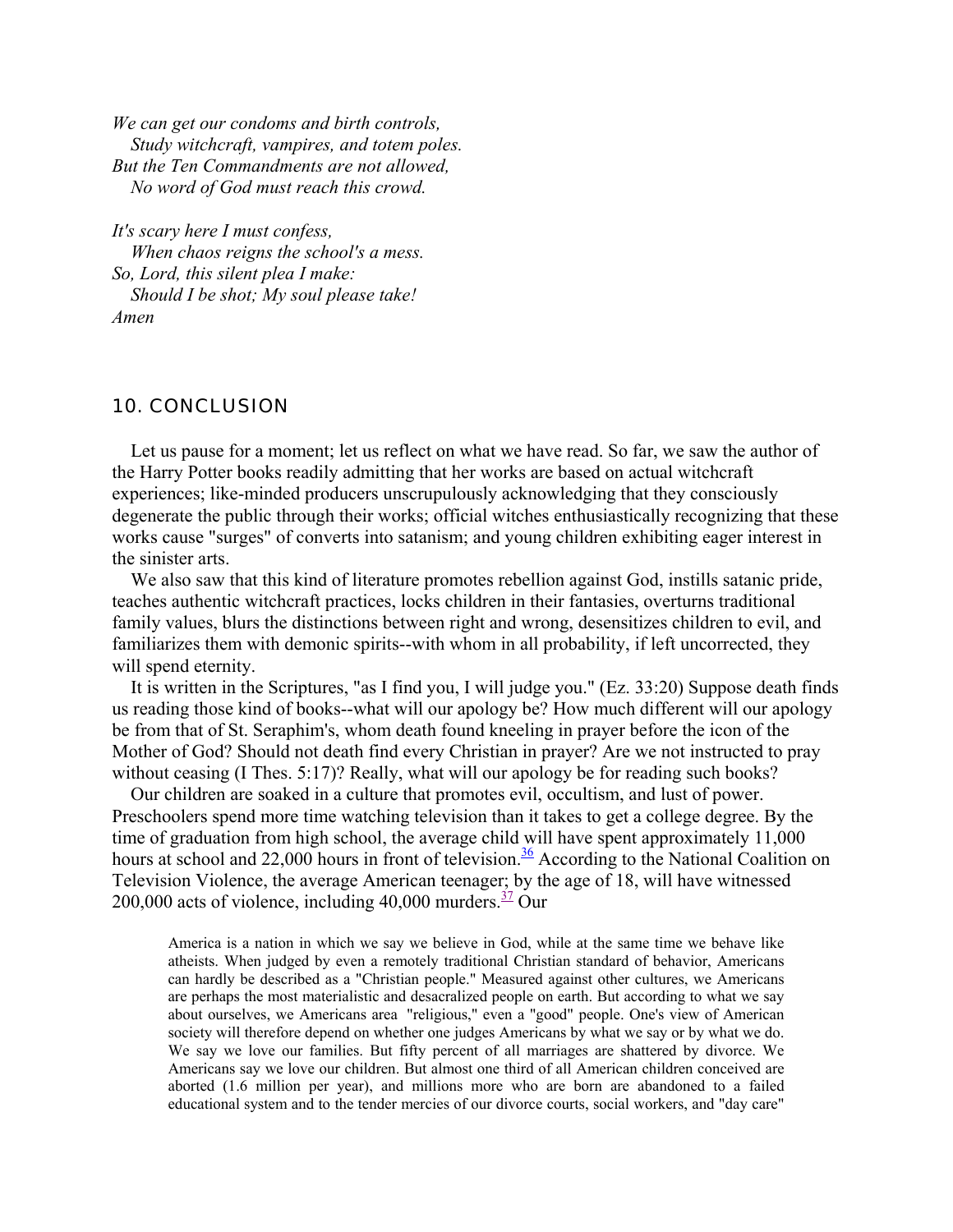orphanages. From a vantage point which accepts the inherent truth of historical Christianity, the moral problems which surround us are not the result of a lack of religion in our society, but the consequences of too much faith in the wrong religions. We live in a nation that believes itself to be intensely religious. However, religious fervor notwithstanding, faith in the historical teaching of the Church--in other words, Orthodox Christianity is out of fashion in America.<sup>38</sup>

Even worse, the occultic world-view is all around us, promoted in board games, cartoons, music, movies, and on television. More critical, it is often promoted in classrooms. Think about it, we now have several major T.V. shows where the heroes are witches. Our young people swim in a stench of spiritual filth that they cannot even discern anymore. Often, God has been driven from their lives and has been replaced with the ethos of power, violence, and self-indulgence--in short, SATANISM. Should we allow this to happen to the children, which God entrusted to our care?

#### *11. RAISING OUR CHILDREN*

 Our youth today are already on toxic spiritual overload just form living in our society. It is a miracle if any young person can keep their faith.

 The Holy Scripture warns those that say that evil is good and that good is evil, those who try to pass the sweet for bitter and the bitter for sweet. And Father Paisios of the Holy Mountain said, "Let us pray that God will do something, for now the children can not find any help to become good people but demon possessed." Let us protect our children and let us understand our responsibilities before them and before God's infinite love. But how is this accomplished?

A great influence for good in exercised on children by frequently taking them--from the earliest age--to church, by having them kiss the holy Cross, the Gospel, the icons, and by covering them with veils. Likewise, at home frequently placing the child under the icons, frequently signing him with the sign of the Cross, sprinkling him with holy water, burning incense, making the sign of the Cross over his food, his cradle, and everything connected with him.

 The blessing of the priest, the bringing into the house of icons from the church, the service of molebens, and in general everything from the Church in a wondrous way warms and nourishes the life of grace in the child and protects him from attacks by invisible, dark powers every ready to infect the developing soul. Likewise, the spirit of faith and piety in the parents should be regarded as the most powerful means for the preservation, upbringing, and strengthening of the life of grace in children.

 But every effort will come to nothing and be made fruitless by unbelief, carelessness, and impiety on the part of the parents. The inward influence of the parents of the child is especially important. Where parents are "too busy" to spend time with their children, the children will learn through other sources. If parents cannot strictly control their children's viewing of television, let it be banished from every Christian household, let no book or magazine depicting improper or violent scenes be permitted to cross the threshold. Let the child be surrounded by sacred forms and objects of all kinds, let his first memories be of the soft light illuminating the icons in his room, the smell of incense and the sound of sacred music. Let everything that can corrupt in example and depictions be put away. And so let the child grow in an atmosphere sanctified by piety.

 However, training in piety, though foremost in child development, alone is not sufficient to help children battle the onslaught of the world. There should be an alternative to the dark culture that is inflicted on even the youngest and most delicate souls. If the child is exposed from the earliest age to the finest examples of western Christian culture, then by the time he is old enough to discern and choose between good and evil his soul will already have formed itself sufficiently and will feel revulsion for contemporary culture. Cultivating the child's taste for classical music, art, and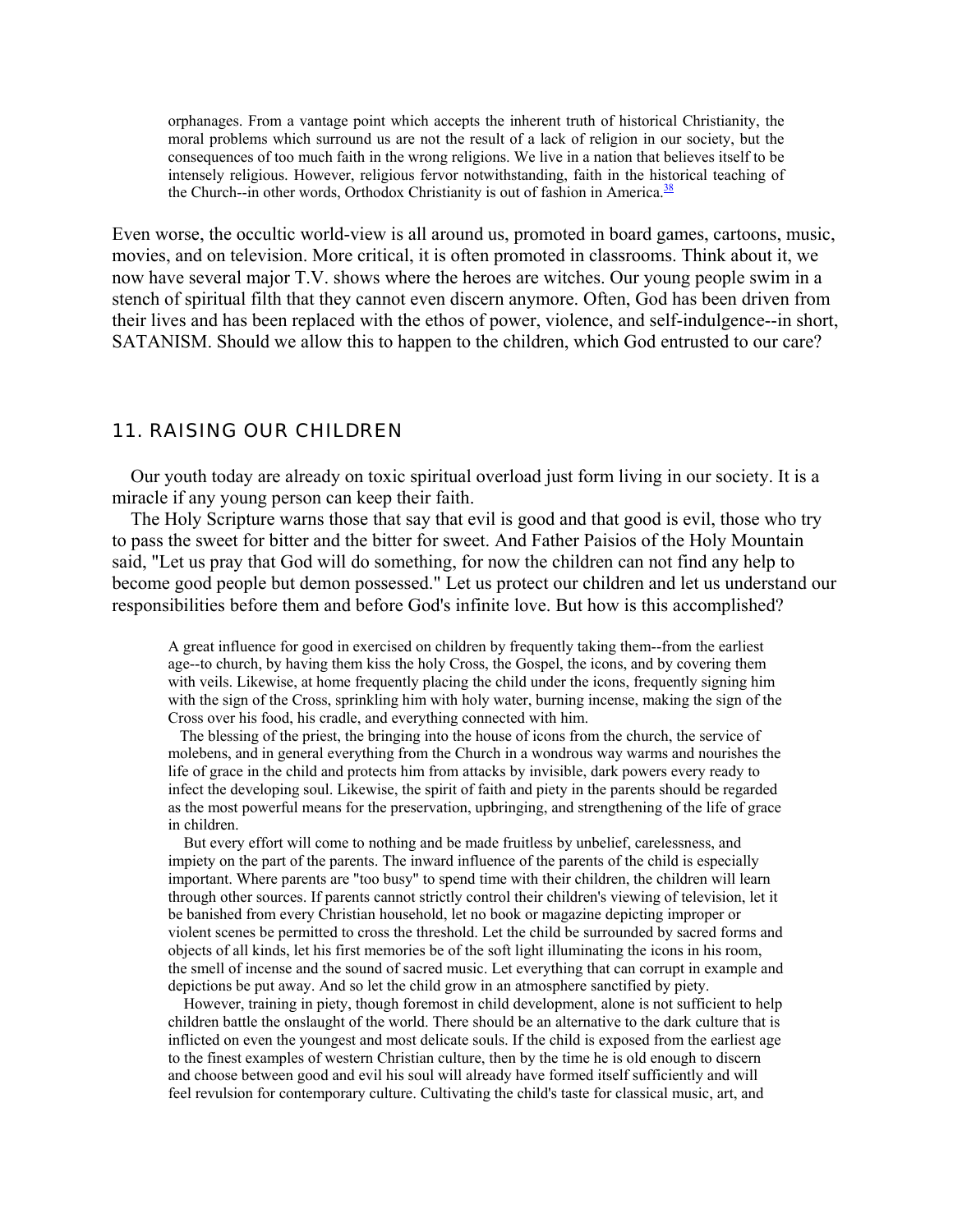literature will give him not only an alternative to modern culture, but what is more important, will act as a stepping stone in elevating the soul towards the higher, spiritual culture of the Church. $\frac{39}{2}$ 

More importantly, the child is being helped in his upbringing by frequent confession with an experienced spiritual father and by frequent receiving Holy Communion. Children should be taken for confession as early as possible. There is a misconception that parents should wait until the child "grows up a bit" before taking him to confession. "After all, what will such a small child have to confess?" Admittedly, a small child does not have anything major to confess. However, he will acquire the good habit of opening his little heart to confession and humbly subjecting his judgment to the discretion of his experienced spiritual father. More importantly, he will learn how to uproot evil passions before they even sprout in his soft heart.

 One more thing, which can easily-become an engaging family entertainment, is to set apart some time every evening to gather the children and read aloud to them the lives of the saints. The children will not only enjoy their parents' company and become fascinated by the stories but will also gradually acquire spiritual discernment, wisdom, and a will to take upon their shoulders the light Cross of the Lord.

 Finally, ask your spiritual father to assign a rule a daily personal prayer. This daily rule is to be the minimum allotted amount of prayer; meant to keep trickle-charging one's spiritual batteries. Even the smallest daily prayer rule, if done consistently and conscientiously, has an amazing power in helping a person grow spiritually and keep his mind focused on the one thing needed.

 *We shall now present some personal testimonies of people who have dabbled in the dark arts to illustrate the dangers of failing to protect our children. Please note that all of them were slightly edited for space consideration.*

# *Journey to Orthodoxy*

*ORTHODOX AMERICA (vol. XVIII, No. 5, (161)) Robert Stauffer*

 I was born into an essentially atheistic family. Insofar as my parents had a philosophy of life at all, it was that of the American Dream--earn what you can, enjoy what you can, and don't worry about the afterlife. As I was growing up, I did not think deeply enough to question this worldview. Consequently, when I left home to attend college, the only thing that gave my life meaning was the prospect of pulling down a hefty salary someday.

 In college I was introduced to Western philosophy, and this prompted me to examine my life and the world around me more deeply and with more intensity than I ever had before. I slowly and quite painfully realized that riches and success do not lead insuperably to a happy and meaningful life. My own experience served as a testimony to this, for despite my bloated dreams of future earthly wealth and comfort, I had to admit that I was living in a sinkhole of despair. I took frequent long-walks at night looking up at the silent sky; and the thought that there was nothing up there looking back at me--just a cold, empty, impersonal universe--left me with a black emptiness inside that words simply cannot describe. I realized to my horror that my life "meant" absolutely nothing: I cam together by chance, I would be dissolved by chance and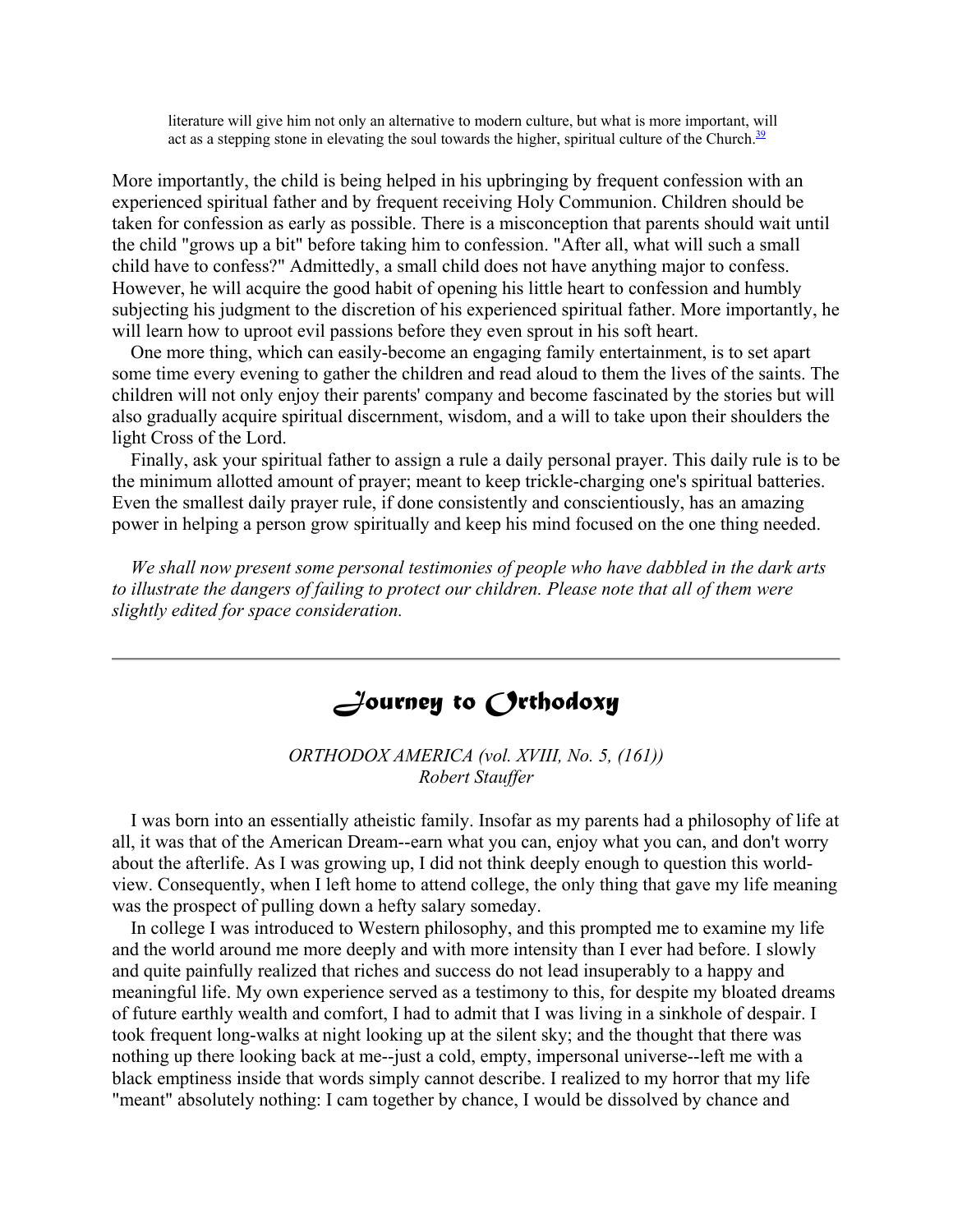nothing that I did in between really mattered. Because I did not know God, I had no choice but to believe this was the truth, and yet this "truth" was draining me of any will to live.

When I was about to hit rock bottom, a friend suggested that I read a book by C. S. Lewis entitled Mere Christianity. I got a copy and read it from cover to cover. The book opens with Lewis' argument for God's existence, and though some have found his argument to be unpersuasive, I found it to be logically compelling.

 In essence, Lewis argued that human awareness of good, evil, and the sanctity of life points us to God, because these higher-order ideas cannot trace their origins back to a universe consisting entirely of cold atoms and impersonal natural laws. The fact is, argued Lewis, if the atheists are correct then any talk of good, bad, or the meaning of life is sheer gibberish. In light of this, the fact that we human beings do believe in good and evil, and believe instinctively that our lives are meaningful, is "proof" that the universe cannot be impersonal and random. There must be a Creator in order for life to be meaningful and sacred. As Lewis shrewdly put it, "If the whole universe has no meaning, we should never have found out that it has no meaning." That one simple statement contains a world of truth. Thus, after reading Lewis, I came to believe that there is more to the universe than impersonal matter and energy: behind the curtain of our visible world lies another: the world of God and spirit. Shortly thereafter, I had an experience that confirmed this newfound belief.

 In 1989, I came home from college for spring break. Shortly before my trip home, my family had bought a harmless-looking game called Ouija. $\frac{40}{3}$  My family claimed that it worked but, ever the young rationalist, I was certain the game was either a gimmick or an outright fraud. After approaching the Ouija board and trying it myself, however, I discovered that it was no fraud.

 I soon found myself having conversations with disembodied "entities" that I could neither see nor hear, and who "spoke" to me by spelling out messages on the game board. Many of these spirits claimed to be the spirits of deceased human beings, although one claimed to be "satan," and yet another claimed to be "God." Many of the spirits' messages were laced with profanity; others revealed a subtle undercurrent of cold superiority or mocking laughter. Over time, I began to test what these spirits could know and what they could not. One evening, while "playing" the Ouija game, I was wearing a T-shirt with a tacky logo on the front that read: "Yes, there really is a Kalamazoo." I had bought the shirt in Kalamazoo, Michigan. I asked the spirits to tell me what color my shirt was. Silence. It was as if the spirits were pondering their response. Then the reply came, slowly K-A-L-A-M-A-Z-O-O. I was flabbergasted. From the standpoint of philosophical atheism, these invisible spirits who could read my T-shirt and tell me what it said simply defied any "scientific" or "logical" explanation. Where the atheistic worldview was short of an explanation however, Christianity was quite up to the challenge. In the wake of such a bizarre experience, Christianity had the most sane explanation: the foul mouthed invisible entities I was "speaking" to were nothing other than fallen angels--demons.

 C. S. Lewis taught me in the realm of abstract philosophy that God exists. The Ouija board taught me in the the realm of actual experience that the devil exists. The combined effect of these lessons was to drive me inexorably to Christianity. I returned to college after spring break and never touched the Ouija board again. A few months later, with the encouragement of some Christian friends, I prayed to the Lord Jesus Christ for the first time in my life, and from that time on I considered myself a Christian--which in my religiously naïve mind was synonymous with Protestant. Shortly thereafter, I began to attend a Protestant Bible church on the outskirts of my college campus.

As I learned more about the New Testament, I became painfully aware that my new Christian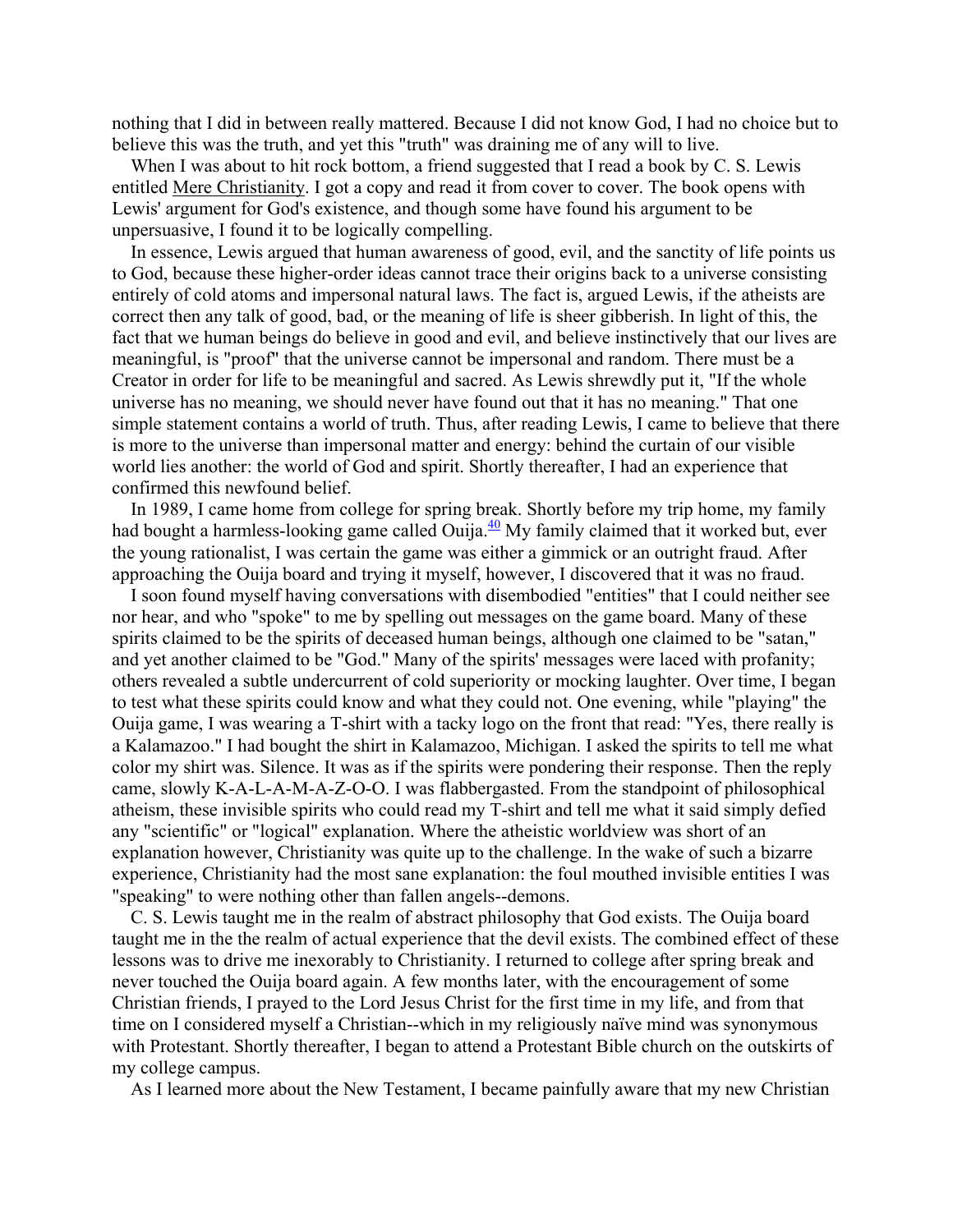lifestyle, although a notch higher than my lifestyle as an atheist, still fell woefully short of the New Testament model exhibited by Christ and the Holy Apostles. Although in my mind I had been given the irrevocable free pass into heaven that constitutes "salvation" for many Protestants, I was still bothered by my distressingly sinful behavior.

 After graduating from college, I enrolled in a Protestant seminary hoping that a more scholarly study of the Bible would deepen my understanding of it...But this "sophisticated" Bible study did not seem to help my battle against sin--and it raised more questions in my mind than my Protestant professors could satisfactorily answer. Some passages of Scripture allowed for as many as three or four viable interpretations. No wonder there was such a myriad of Protestant groups, each with their own particular theology. With so many options, how was one to choose to "rightly divide the Word of Truth"?

 Then I was hit by a novel thought--novel to me, at least. I was reading the Bible in a vacuum, but the Bible was not written in a vacuum. The same Apostles who wrote the New Testament also planted scores of churches and taught those churches Christina doctrine and liturgical practice in person and face-to-face. When the Apostles could not be present, they wrote letters to the churches, letters which simply complemented or expounded upon what they taught orally. There could be no contradiction or conflict since the Apostles were the source of both, and both flowed from the same fount, the Spirit of Truth Himself. It became clear to me that the living tradition of the Church "interpreted" the living words of the Bible, and vice-versa. With this "revelation," I immersed myself in the writing of the Early Church Fathers. They introduced me to a worldview radically different from that which I had known as a Protestant...After pouring over the words of the Fathers, I was led to the conviction that the Tradition of the Apostles, this harmony between the written and oral teachings, has been preserved today only in the Orthodox Church.

 In 1999, on the Feast of the Protection of the Mother of God, I was officially joined to the Orthodox Church through the Mystery of Holy Baptism. In that Mystery, an din the life of the Church in general, I have experienced a Grace that is beyond description. Of course, my battle against sin is not over; it has only just begun. However, I now have the Orthodox Mysteries, and especially the powerful weapons of Repentance and Holy Communion, to help me in this struggle.

 This is how our merciful and longsuffering God drew me to His Church. May His name be praised both now and ever, and unto the ages of ages.

Amen.

*Never Kneel*

*(From Death to the World no. 4)*

*Once upon an average morn, an average boy was born for the second time. Prone upon the altar there, he whispered up a prayer he kept hid inside. The vision came, he saw the odds, a hundred little gods on a gilded wheel. "These will vie to take your place, but Father by Your grace I will never kneel." - Steve Taylor*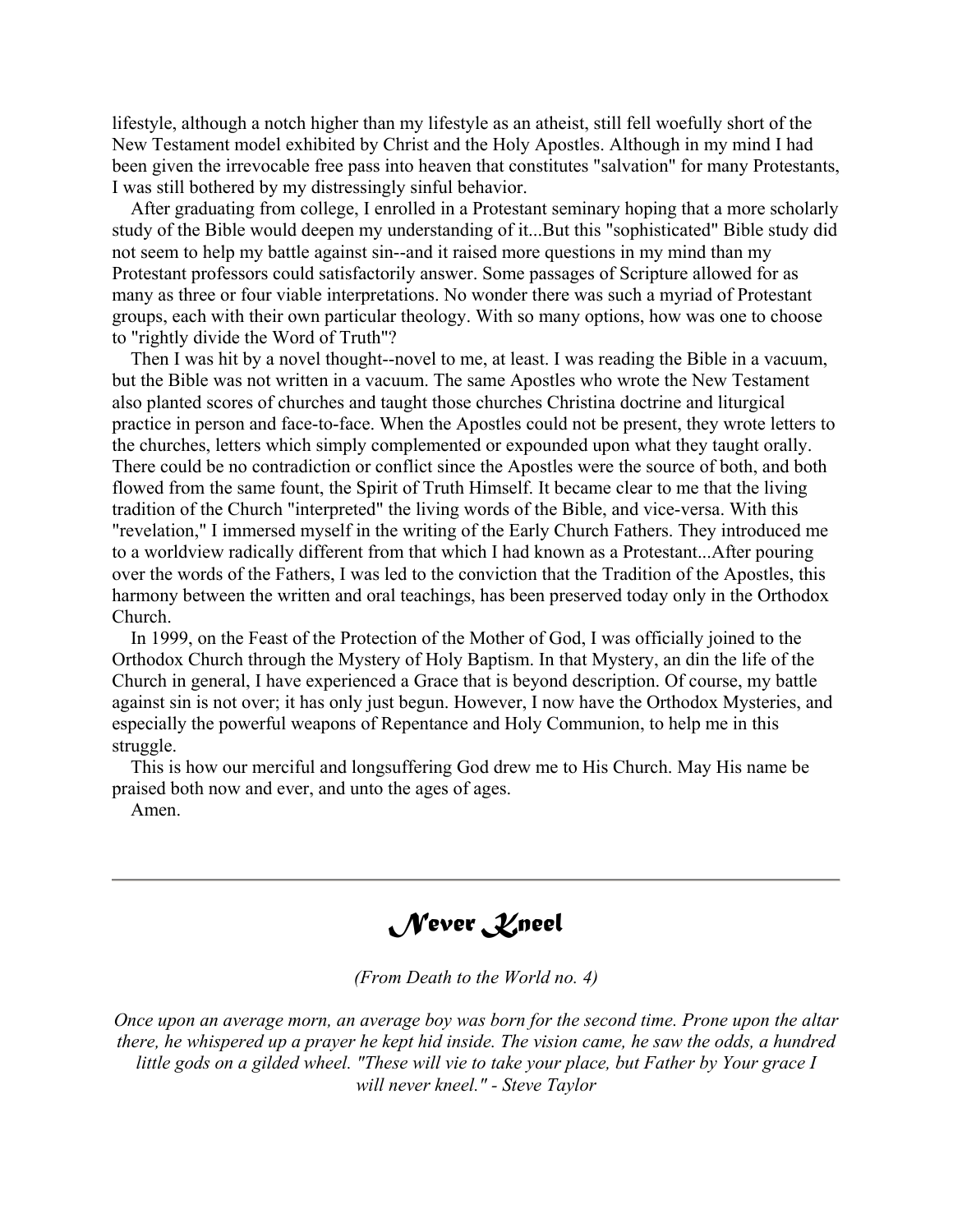I unfortunately, did kneel. I was raised in a very average "Brady Bunch" family. Mom had me and my sister; and Dad had my older brother and sister. I was very excited to have a new father (my biological father died when I was 3, of an alcohol-related heart-attack) and a new brother and sister. We did not live happily ever after.

 My brother, feeling jealous and angry at the separation of his family and having to come and live with a new family, took it upon himself to punish everyone else for this. He proceeded to torment my existence in every way he could. I was emotionally and physically abused by him until I was 13 years old. I had developed into a deathly insecure adolescent. I lived in my own fantasies and other realities that I had created. He couldn't hurt me there. I went to church every Sunday and most Wednesdays. I sang and listened but heard nothing; even there I was in my own reality. It was about this time I had left the geek scene and entered the punk scene. Punx were the only people who ever treated me with respect and didn't run me down. I went form polo shirts to a blue mohawk and combat boots. This was 1986 in a rural cow town in Oregon. I was then tormented by everyone in town. My brother had bee replaced. Because of my individuality I was shot, stabbed, and beaten. One day a friend of mine invited me to a party of sorts. This party consisted of some of my friends from school and two older ladies. It was described to me as friends sitting around and talking, drinking soda, eating chips and playing games.

 The two older women were witches and the party was the gathering of a coven. I was then initiated into the practice of Wicca. If you don't know, Wicca is an ancient feminine dominated form of druidical magic. That is why I was called a witch and not a warlock. I progressed rather rapidly and became a practicing witch. My mind sank into a strange sort of delirium and dementia. It was obvious to me that insanity was the ultimate experience. If you die, it's all over. If you go insane, you pass through death without dying. This way my philosophy: I strove hard for it day and night. My practice of witchcraft took me to many new places, mostly through astral travel. It was a natural expansion of my fantasy world. I was all-powerful and everything looked up to me in this world that I had created. The feeling of power is why keeps you going in witchcraft. In the real world I was nothing, in witchcraft I was something. I felt invincible. I was wrong.

 One night I woke up due to a rather strong call of my bladder. This was one of those times when you lie in bed and switch form looking at the clock and then looking at the door trying to decide if you can make it until the morning without wetting the bed. I decided to get up and go to the bathroom. I then realized that my entire body was paralyzed from the neck down. In Wicca there are no drugs or alcohol. If you would be found using these things you would be expelled form the coven. I knew that I had nothing in my system that could cause this. They only explanation I could come to was that something spiritual was attacking me. I left my body and suspended myself above it. I then went into shock. Sitting all around me and holding me down were about 15 demons laughing hysterically. One turned and looked at me and spoke, It said I was the biggest xxxx idiot it had met in along time. It said that I was taught what was right but went the wrong way, and now I was do deep into it I was going to hell an there was no way out. He then proceeded to make a deal with me. Two of them came to my astral body and turned me around. When I was turned around I found myself in Hell. There is no way to describe what I saw, felt , and smelled. I will never forget it. The faces. They returned me to my room and gave me the ultimatum. I can kill myself and become like them and torment instead of being tormented, or die and go to hell anyway. $\frac{41}{1}$  I chose suicide.

 Just before they let me return to my body, I said under my breath, "Jesus, if you're there, help." There was a great flash of light and they were gone. I sat up and began to curse God. Why did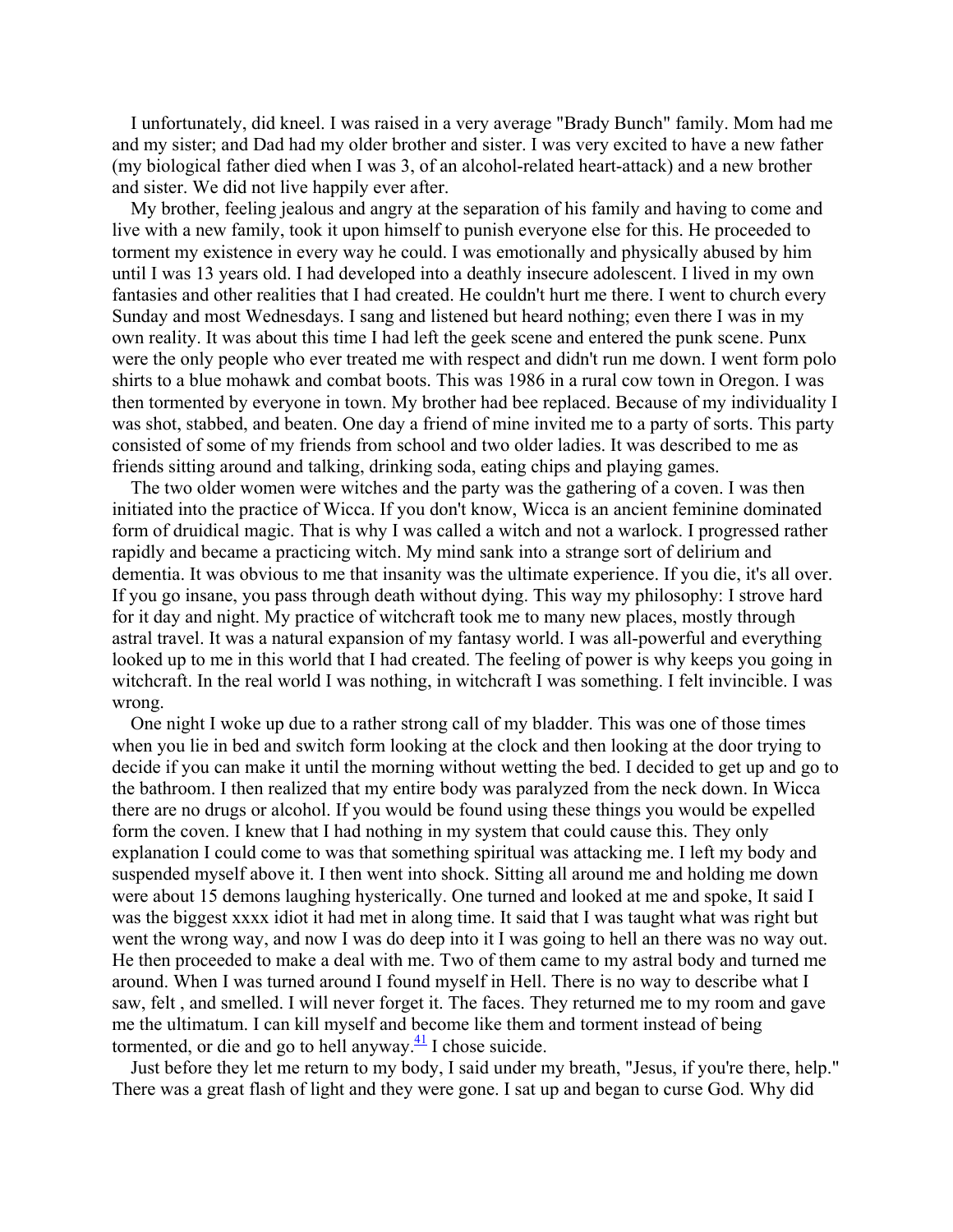He let me go through these things? I cursed Him for about an hour while I cleaned up the vomit my body expelled during the experience. It was then that I, for the first time heard the voice of God. He said only one simple phrase that stopped me in my tracks. "All I wanted you to do was ask."

--Collin Ivy, Portland, Oregon

# *Led by the Spirits*

*The following is a translated excerpt from Archimandrite Savvas Achilleas' book "Μαγεία, ∆αιµονισµός, Απολύτρωσις," Athens 1990 pp88-93*

 I am from Athens. My parents are pious folks and I myself, up to the age of twelve, was a regular churchgoer. I never missed Church, always in the altar, a helper to the priest.

 At the same time, I loved to read *Mickey Mouse* comic books. Likewise, I was fond of watching cartoons on television. One day, as I was reading through the pages of a comic book, alone in my room, three demons appeared in front of me. I was then twelve years old...

When I say this vision, I started trembling. I wanted to scream at the top of my lungs to ask help and protection. I wanted to make the sign of the cross but I could not. Invisibly, as if someone had attacked the center of my nervous system, I remained immobilized, paralyzed.

 Then they all started saying to me, "Do not be afraid. You are ours. We are they who implant these things that you read in the minds of the people who print them into books. We are they who suggest this magic stuff, the warlocks and witches, to appear continuously on television so as to demonize the infants and all viewers. From this moment on we will be close to you. WE will not go away, even when you will not see us. Whatever you want, just ask it form us, and we will provide it instantly.

 When they said these things...in a few fractions of a second they disappeared. I could not recover. I kept bringing to mind all that they said to me. I could see them with my imagination ever-present next to me. My color changed and my blood ran irregularly in my veins.

 The second day, at the same time, twelve in the evening, the same three demons appeared again in front of me. They repeated that I was theirs and that I should not be afraid; that they will never part form me; that they will give me whatever I ask. They stayed with me the same amount of time and then suddenly disappeared. But I would never forget their presence. Wherever I happened to turn my gaze, I thought I was seeing them and hearing them saying, "you are ours."

 This continued for a whole year. However, I never said anything to anyone. By then I had reached my thirteenth year and I wanted to find a job. My parents were watching me change daily. I departed form the Church. Whenever I heard the bell ringing, I felt like someone was hitting my head with irons. I felt like finding the person, who was swinging these irons to choke him.

 Whenever I happened to see a priest, I would insult and spit at him. Whenever I would pass by the Church, I would turn my head the other way so as not to see it, and I would make inappropriate insulting gestures with my hands at it. I never venerated any icons. My mother, worried about my sudden change, tried to bring me to my senses with her prayer and used to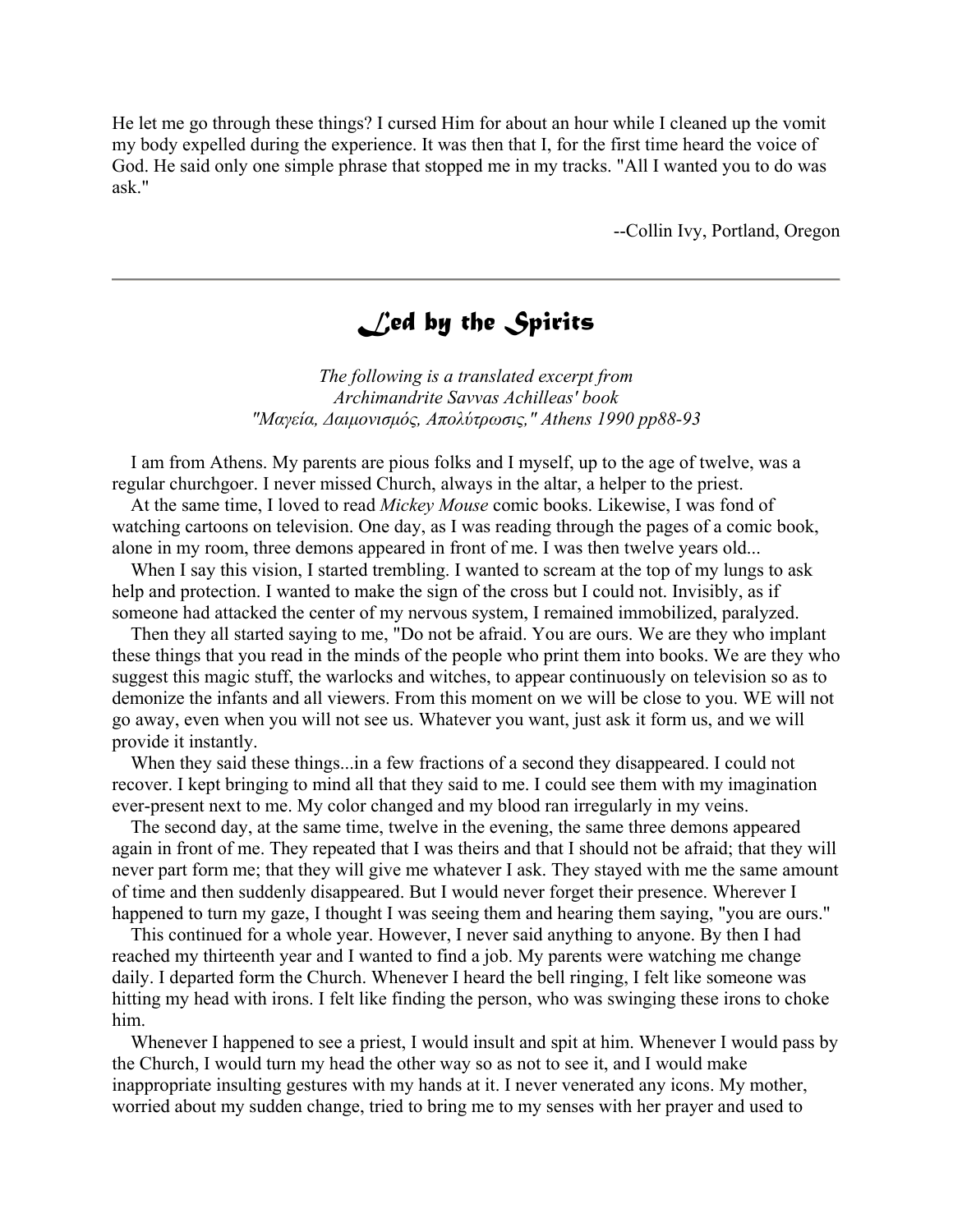cense me, but I turned away from it.

 Finally, I managed to find a job in a factory that made handles for furniture and other uses. But, even as I was working, the three demons would come and press me to ask something from them. Up to that point I had never asked anything. But the demons kept asking me persistently to cooperate with them.

 From all this pressure, I still do not know how, it came to my mind to ask them to create a quarrel between my boss and his employees. There were both men and women in the factory.

 The minute I asked this, a great fight erupted, and within a few minutes the whole business stopped. I was sitting quietly on top of a machine, as if not noticing what was going on...The next day, since I enjoyed that fight very much...I asked the same thing. Again, another fight erupted, and the people began even to beat one another.

 The next day I thought that I should not ask the same thing, for people were getting suspicious about me. Instead, I decided to ask for the machine I was working with to break down so that I would not have to work. Within a few minutes there was a great bang and all the components and the screws flew into the air. There was nothing of that machine left in place. So, I seized the chance and stayed idle the whole day, waiting for the machine to get fixed. I used to repeat this often, and finally my boss got angry and said, "From the day this kid came here, everything has gone wrong...Go away. It was you who brought all these demons here."

 So I was left unemployed. However, the three demons approached me and directed me to an infamous magician living in Kallithea, a suburb of Athens. I stayed with him for a whole year...Then the demons suggested I get their magical books, saying that the minute I open them, they would be with me...

 Immediately after that, they pointed out another infamous magician in Simi, a Greek island. "We have great plans for you," they assured me. So, I left for Simi. By asking, I finally found an old, cunning man with a small beard...He was a failure of an old man who was making good money by stealing people form the Church, promising "solutions" to their problems. I stayed with him for one year.

 Then the demons came up again and directed me to still another notorious wizard in Turkey. I went to Turkey. I stayed under this horrific wizard for two years. I learned a great deal.

 Then I got involved with another one in Egypt who was supplying me with amulets filled with snake skins...From that time on, I started working with connections. One person would direct me to another...

 Around that time I got involved with a young girl whose mother was a witch. I wanted to marry her. However, the young girl became afraid of me and I became afraid of her witch mother! Finally, her witch mother; in order to protect her daughter from harm, sought safety in the Church. [Ed. In Egypt, an Islamic state under shari'a, there are only very few Orthodox Christian Churches available.] She went and confessed, reconciling herself with God. I too, to escape harm from the old witch, sought safety in the same Church. Now, I am asking the mercy of God. Will He forgive me?

 I burned all my magic books. One of them, the most "important," would not burn. I kept trying but the fire would die down. The fire would advance a bit but then it would die down, leaving the book untouched. Finally, after a considerable effort, I burned everything. I now feel free. Whatever God allows I am willing to suffer; being contented that I am free from demonic bondage.--

 Editor's Note: It is alarming to see that even innocent-looking comic books can lead a person- even dedicated altar boys--to satanism. If harmless-looking cartoons, that contain only passing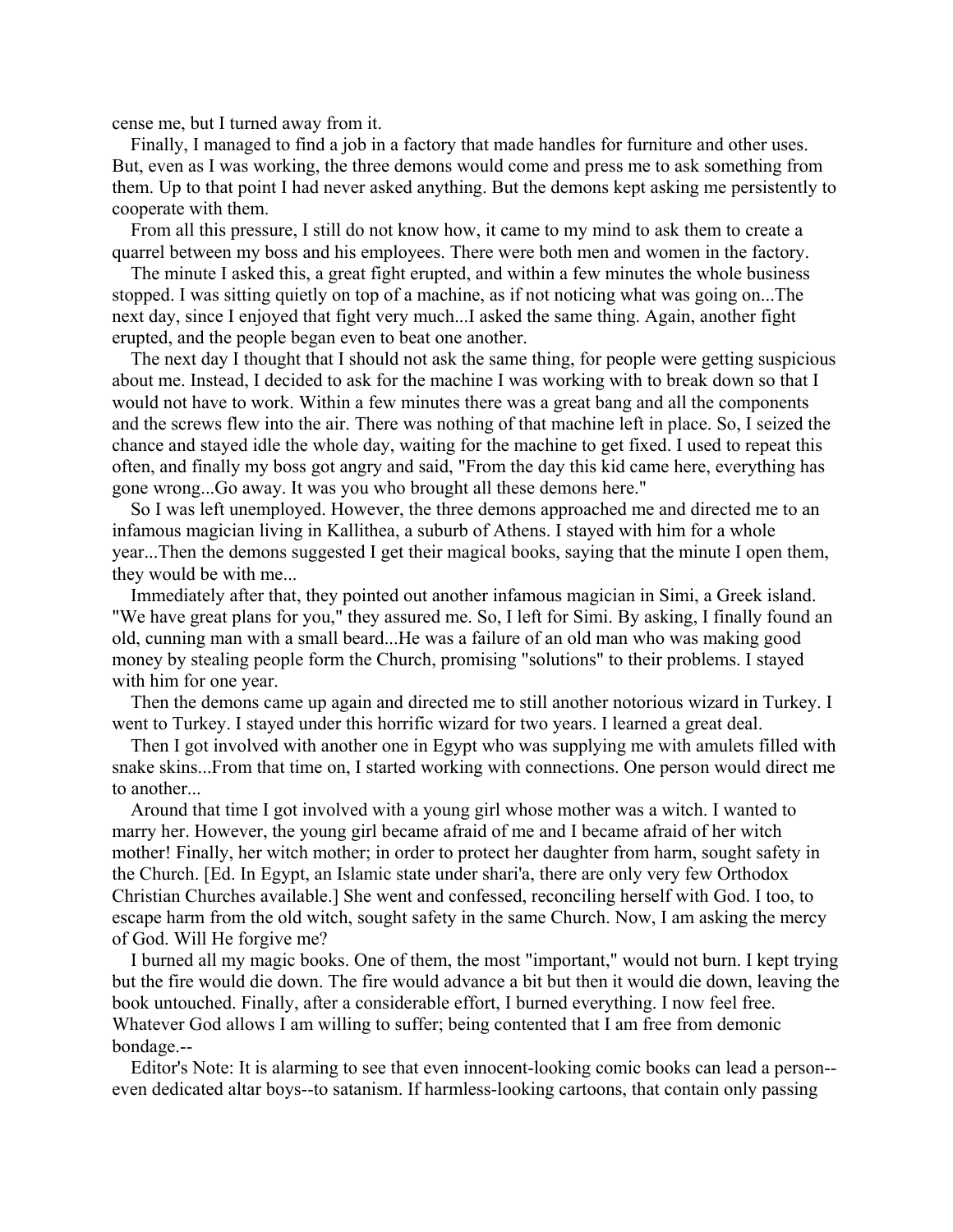references to witchcraft, bring so much harm (even to dedicated Christians), we cannot even imagine then how much harm the HP type of literature brings.

 We should also pause and ask ourselves why both the young warlock and the old witch were so much afraid of one another. If both were so advanced in magic, couldn't they use it to protect themselves? The answer is that real sorcerers (as we will see in the following stories) know that their incantations invoke not a neutral and impersonal "force" but demons--and those malicious creatures desire only one thing: to harm humans. There is no such thing as "white" magic. The demons may pretend for a while to help the magician, but only in order to serve their own plans, i.e. to bring a greater harm to the people. When the magician is of no more use to them, then they will destroy him as well.

 Finally, we should take notice that both sorcerers knew that the *only* way to protect themselves from demonic harm is to run under the protection of the true Church, seeking in repentance the infinite mercy of our all-mighty Lord.

*"The Craft"*

*The following testimony appeared in Orthodox America by a reader who, for obvious reasons, decided to remain anonymous.*

 Having my eyes opened since converting to Orthodoxy, I realize what a terribly "close call" I had. Were it no for the grace of God, I shudder to think what would have become of me. And so, I think it's important for your readers to get a glimpse into the mindset that creates the proper climate for this attraction to the occult.

 My quest for God began at an early age because my parents were a classic example of a mixed faith marriage. Their "solution" was to simply have no particular faith commitment at all--an ecumenical spiritual vacuum. As I Grew up, I "made the round" of churches, including a synagogue.

 For a short while when I was about seven, my mother took me to a small Roman Catholic parish dedicated to the Archangel Michael. I remember being astounded at the beauty and solemnity of the old Latin mass. The candles, the incense, and the vestments--it made a terrific impact on me as a child. It was something that never left me.

 Later, my parents just slept in on Sundays; we had a nice breakfast, and read the Sunday paper, but there was no more church. And my parents never explained anything to me. I was spiritually bereft. I remember as a teenager praying to God: "I know You're there. Please, I really need Your help; I need direction." But I felt lost.

 By the time I graduated from college I had been heavily infected by the twin demons of a pluralistic society: humanism and ecumenism. I became very involved in the back-to-the-land movement and reverence for the earth. It seemed good at the time, but it was alls separate form the idea of a Creator. And that's where I fell into a real trap: I unconsciously worshipped the creation rather than the Creator. It was at about this time that I discovered "The Craft." Representative of "The Craft"--actually a "coven"--had given an anonymous interview in the local college newspaper. I knew people on the staff of the paper; and by nudging and poking and sneaking looks at the files I managed to get names and phone numbers for this group.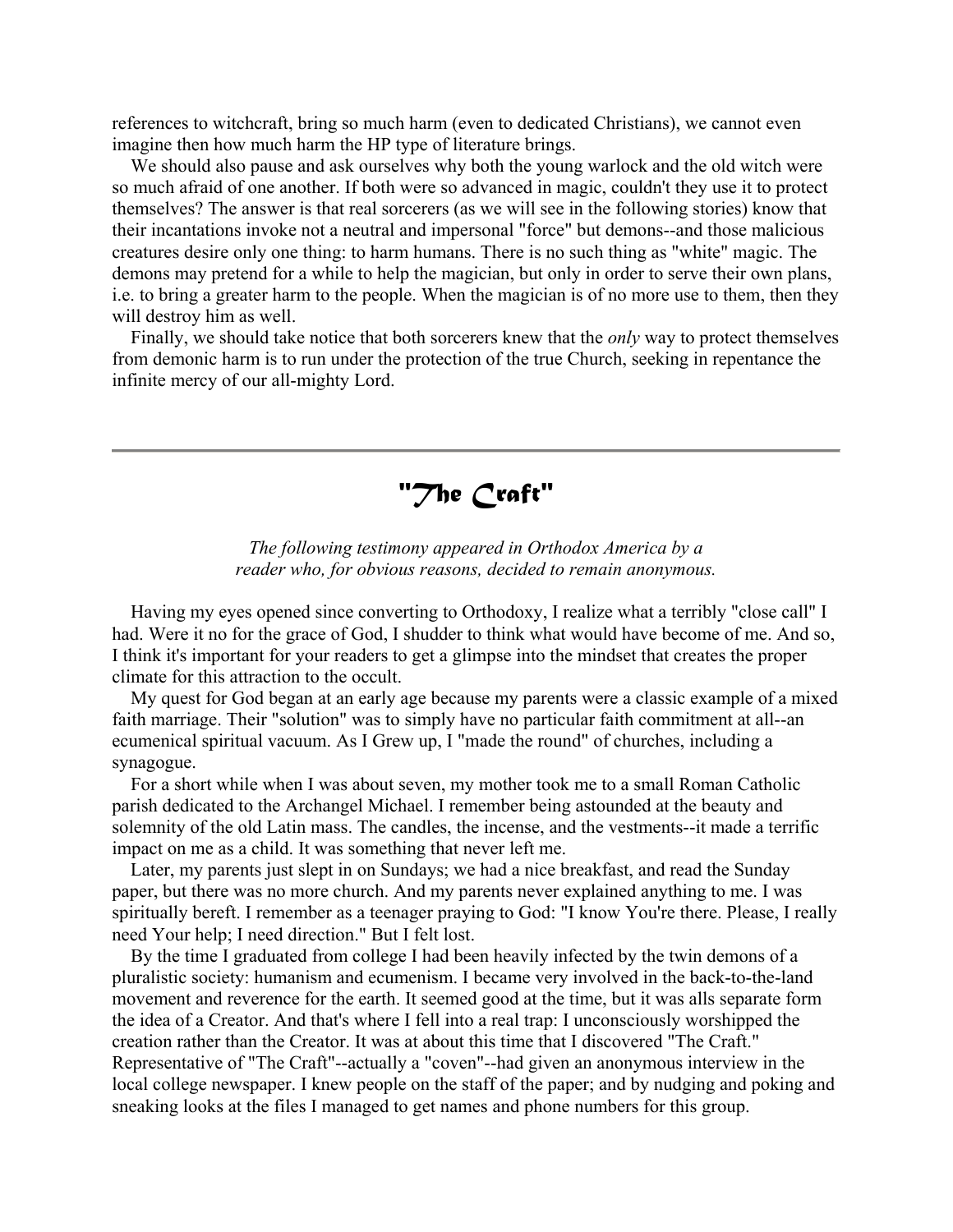I contacted them. It was all very secretive: my "contact,' whom I didn't actually see face-toface questioned me about my beliefs. Then, for three months, there was silence. Nothing at all, until the day the head of the coven, the "High Priest," called and set up a meeting with me. He seemed totally "normal;" asking me more about my beliefs, which were mostly just a reverence for life and nurturing the earth. He gave me a list of books to buy at an occult bookstore. I got them and read, and read, and read. It all made "sense" to me because the Craft was presented as a pre-Christian, agricultural religion going back [supposedly] about 25,000 years in Europe. Since I knew very little about Christianity anyway, I didn't see this a being in conflict with it.

 The course of study for wicca is a year and a day, at which time you meet with a highly initiated male (if you're a woman) or a female (if you're a man)--indiscriminate sex and homosexuality are not permitted in legitimate Craft circles. There follows a Rite of Dedication in which the candidate commits himself to the principles of the Craft, to the "mother Goddess," and to a great "horned God'; these are the principle deities. You also receive a preliminary Craft name and are introduced to more intensive study, during which you are permitted to copy things out of the *Book of Shadows*.

 Every witch has a Book of Shadows, which contains essential laws, prayers, rituals, spells, and incantations, which have been passed on from generation to generation. IO began to see that all of this was opening great psychic "doors" for me, allowing me to do many things that others could not do. As an Apprentice Witch I was also permitted to attend certain Craft rituals called "Shabbots." These are held on the full moon each month and are for the purpose of "raising the power" to produce certain results. Halloween was one of the greater feasts, and was dedicated to the "Horned God."

 Our particular coven worshipped in robes--but some covens are "skyclad" or naked. So there are robes, necklaces, engraved silver bracelets, rings and other amulets, incense, the sprinkling of water and Cabalistic incantations. At initiations into higher degrees, the witch signs his or her Craft name in blood, in a Book of Shadows held by the High Priest. By this point I knew that I was dealing with "forces" that could be very dangerous, because ceremonial magic does work- and I had become a direct "link" to something "beyond"; there were definite "manifestations." I can tell you that I have seen things face to face that were not pretty, but were VERY frightening.

 At first it is exhilarating because power is addictive, intoxicating. But after about a year and a half things took a decidedly different turn as a constant feeling of paranoia started to grow and intensify. I experienced intense terror and oppressive feelings, as well as objective manifestations. At one point I felt I was losing my mind. I believe now that I was close to becoming demonically possessed because of the malice of the "forces" we had stirred up.

 A classic "progression" takes place: at first everything seems good and positive; then, once you open a "door"--even though you think you can control it--things begin to turn and show themselves for what they really are, which is EVIL.

 It took three or four months for me to disengage form the Craft, although for a while I was still emotionally attached and saved my Book of Shadows, my robe and other paraphernalia. It wasn't until I converted to Orthodoxy that I burned everything and made a complete break.

 I really believe that even at my lowest, darkest moments, God knew that I was just searching and had gotten on the wrong path. He pulled me out of it before it was too late. It's only by God's mercy that I didn't lose my soul. I wish I could talk to every person who's involved in this, and warn them that it's a real mockery of God.

 One might wonder: do I have any lasting effect to deal with all these years later? On one level it's almost like being a recovering alcoholic. Once you've acquired the ability to tap into such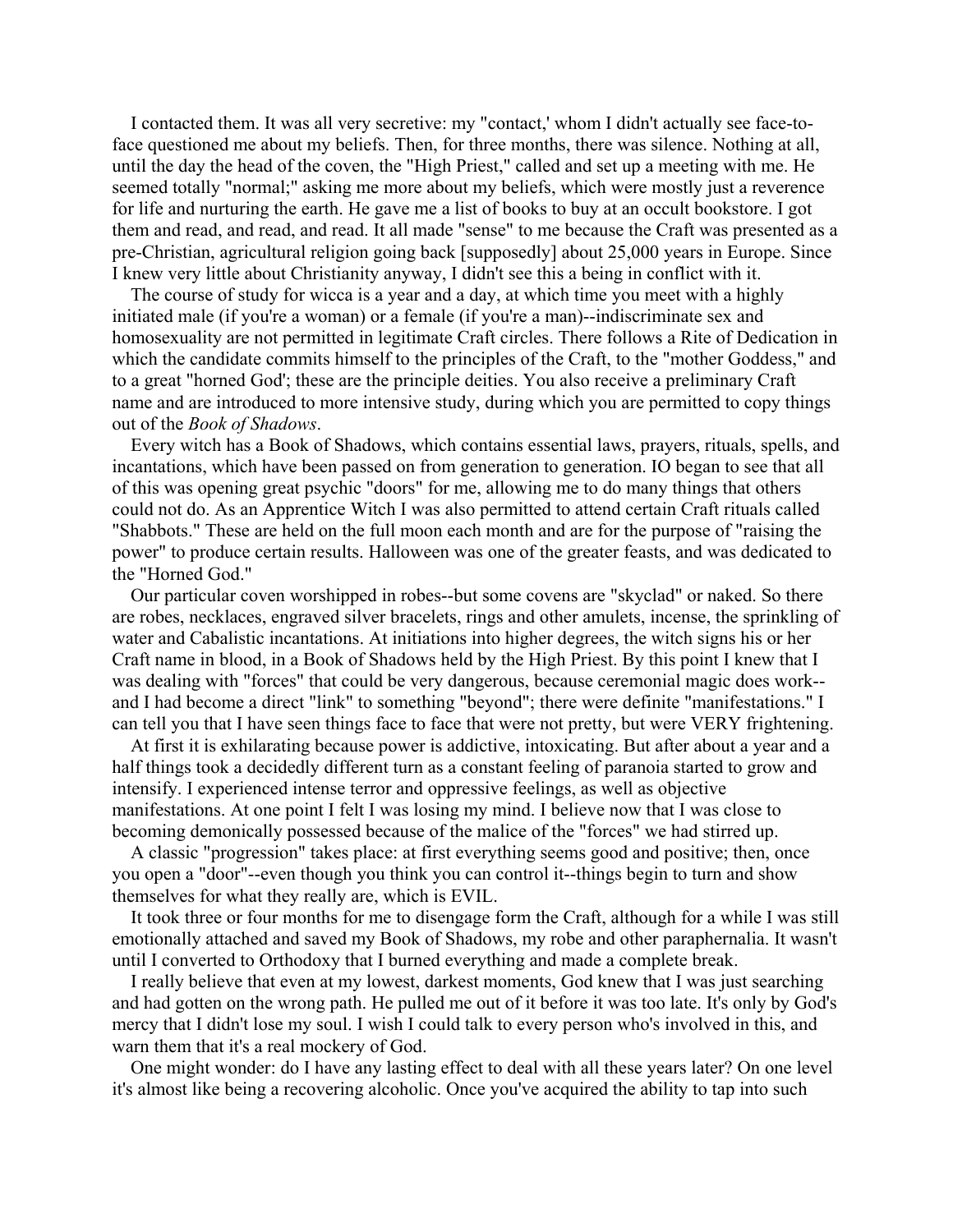tremendous power, it's sometimes difficult to walk away from it, especially when life is difficult and you find yourself having to go without things. It's hard not to use that ability again to turn things around and change them to suit yourself. But on another level, having once been immersed in tremendous darkness, and now having seen the fullness and glory of the Orthodox Faith, it's very painful to see those who have been caught up in the occult, or have just been somehow "tainted" by the general cultural acceptance of these things. Many people innocently pick up the terminology and mindset, without ever actually participating directly in the occult- but it affects how they perceive the world around them.

 Also, people don't believe at all in the depths of the evil that surrounds us. Yet today, demons walk openly, and are everywhere. In the coven we called them up to do our bidding, so I know that they're real; I've seen them with my own eyes! But others don't believe in the reality of demons. Stephen King's novel, *Salem's Lot,* expresses this very well: its most stunning and compelling point is the absolute refusal of most people to believe in the existence of evil, soulkilling evil. And it then destroys them; for if you don't believe in something, then you aren't prepared to defend yourself, and you become a victim of it.

 AN ALARM MUST BE SOUNDED AT ALL COST! We are so close to this diabolical "force" that seeks to destroy us. It's far better to leave it totally alone and have nothing whatsoever to do with it! Even movies like "Poltergeist" and "Ghostbusters" desensitize people to the fact that there are invisible evil beings who are not innocuous; *they literally hate us, and seek the complete annihilation of our souls.* People today--even some who are Orthodox Christians--are no longer offering any resistance to this terrible malevolence prowling all around us, seeking whom he may destroy.--

# *<i>Straight Talk on Farry Potter*

*By William J. Schnoebelen*

*Mr. W.J. Schnoebelen, being a Protestant pastor, holds several views that are at variance with the historical Church.* 

*Nevertheless, we feel that the following excerpt accurately describes the dangers of dealing with the paranormal.*

#### *1. INTRODUCTION*

 As a former magician myself, let me explain what charming little Harry Potter would have to do to arrive at the place he is at in these books. Let me walk you through an actual magical rite in brief. To achieve the power to fly, for example, the wizard might employ and number of rituals. He would have to determine what kind of elemental force is involved.

 The actual ceremony (aside from preparation) can take a long time. The wizard summons the spirit into this "triangle of manifestation." This is a triangle painted or inscribed on the floor about a meter on each side. This is the evocation. There will be lots of incense burnt, partially because this is believed to give the spirit some sort of material basis with which to materialize. $\frac{42}{5}$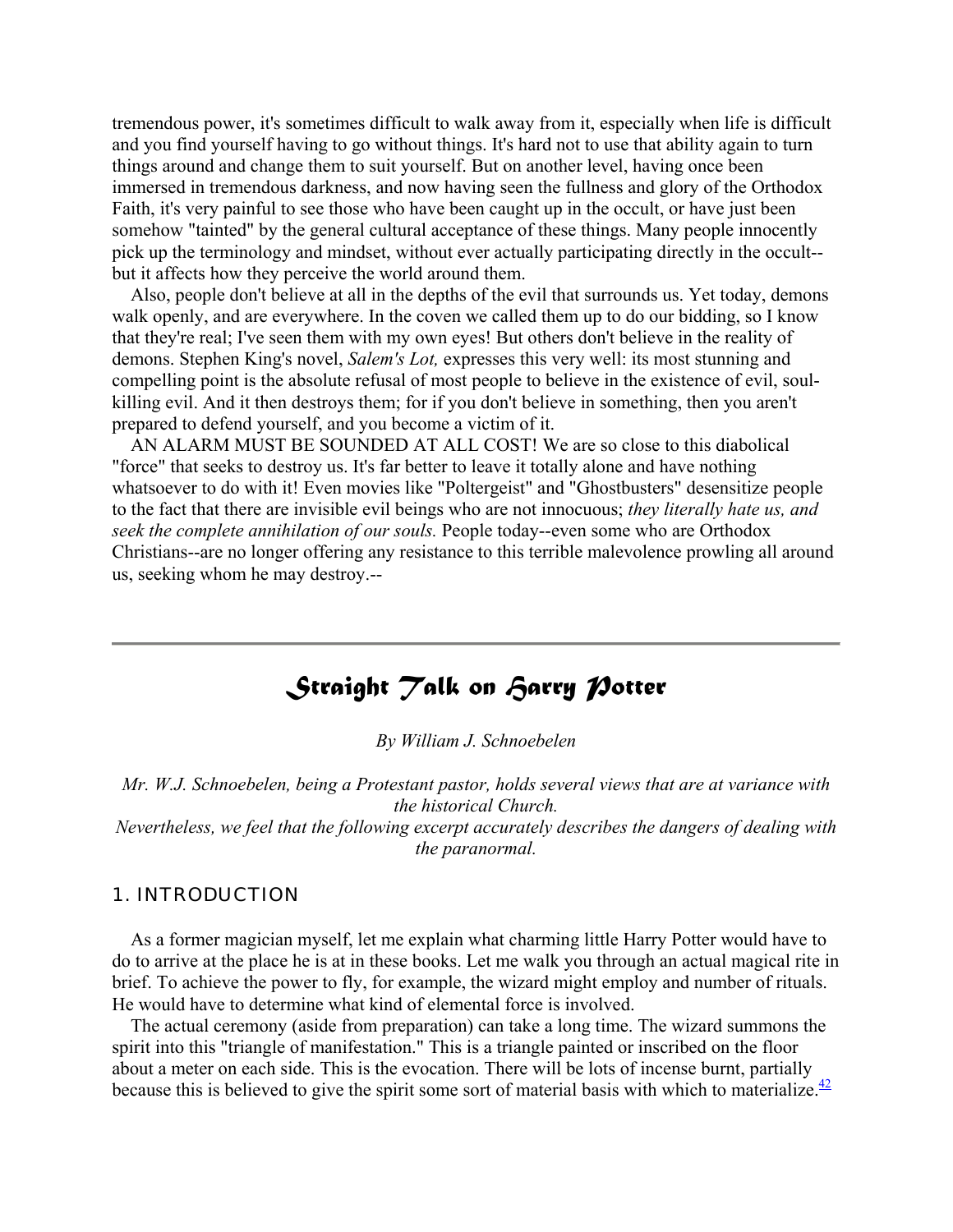The goal is to actually get the demon to appear visibly in the triangle, but in a form that is not too disturbing to the wizard's sensibilities.

#### *2. BARGAINS WITH DEMONS?*

 Once the demon has manifested, the wizard will have some sort of talisman with which to bind the demon to their will. The demon will not want to obey, so there is usually a long period of threatening the demon, brandishing the sword at it and uttering horrid maledictions if it will not obey. The demon will also try to escape or trick the wizard into leaving the circle. If the wizard should step out of the circle during this time, the demon would have the right to crush him to a pulp and carry him off to hell (or somewhere like the abyss). Another thing that could occur is that if the wizard accidentally does something to disturb the integrity of the circle (scuffing off some of the chalk or sulfur, etc.) then the demon could do whatever it wanted to him.

 It may take several hours, but finally the demon will grant the wizard's demands. This may involve simply bestowing the power of flight on the wizard, or charging him a talisman with powers of flight so that as long as he wears it, he can fly. Then the demon is released to return to its place with the final adjuration that it promises to do nothing to ever harm the wizard once he banishes the circle. Demons are supposed to keep their word (??).

 This is all based on an elaborate set of rubrics that, in my experience, the demon or spirit frequently will just ignore and rip the wizard to shreds. Most wizards really believe that these rules (such as the circle ) will keep the demon at bay. Sometimes the demons will allow the wizard to luxuriate in this delusion for some time before finally lowering the boom. This is why most real wizards I have known have come upon bad ends, VERY bad ends.

#### *3. STEP INTO THE ABYSS*

 What follows is an actual account of a ceremonial magic rite that went very wrong. The magician had set up his circle in the garage after painting all the windows over with black paint. He had done all of the ceremonies described earlier and had called up a demon into the triangle. The garage was filled with the smell of incense and the howling of the demon. It was not happy at being confined to the triangle.

 After almost four hours of cursing and adjurations back and forth between the wizard and the demon, the room had grown very dark. There was no light left but the candles and the lurid coals of incense. The very chalk lines on the floor marking the circle and triangle seemed to shimmer in the gloom. The demon seemed just about to buckle to the will of the magician.

 Then, all of a sudden, the telephone rang! Without thinking, the magician reached out of the circle to answer it. With a horrid scream, his entire body disappeared in a belch of flame, along with eh demon. In a second, the garage was empty of all but the faithful, terrified scribe sitting in the corner and the smell of roasting human flesh. The magician was never heard from again, and left behind a wife and child. The ultimate irony of that tragedy is that there was no phone in the garage!

#### *4. A DEADLY GAME*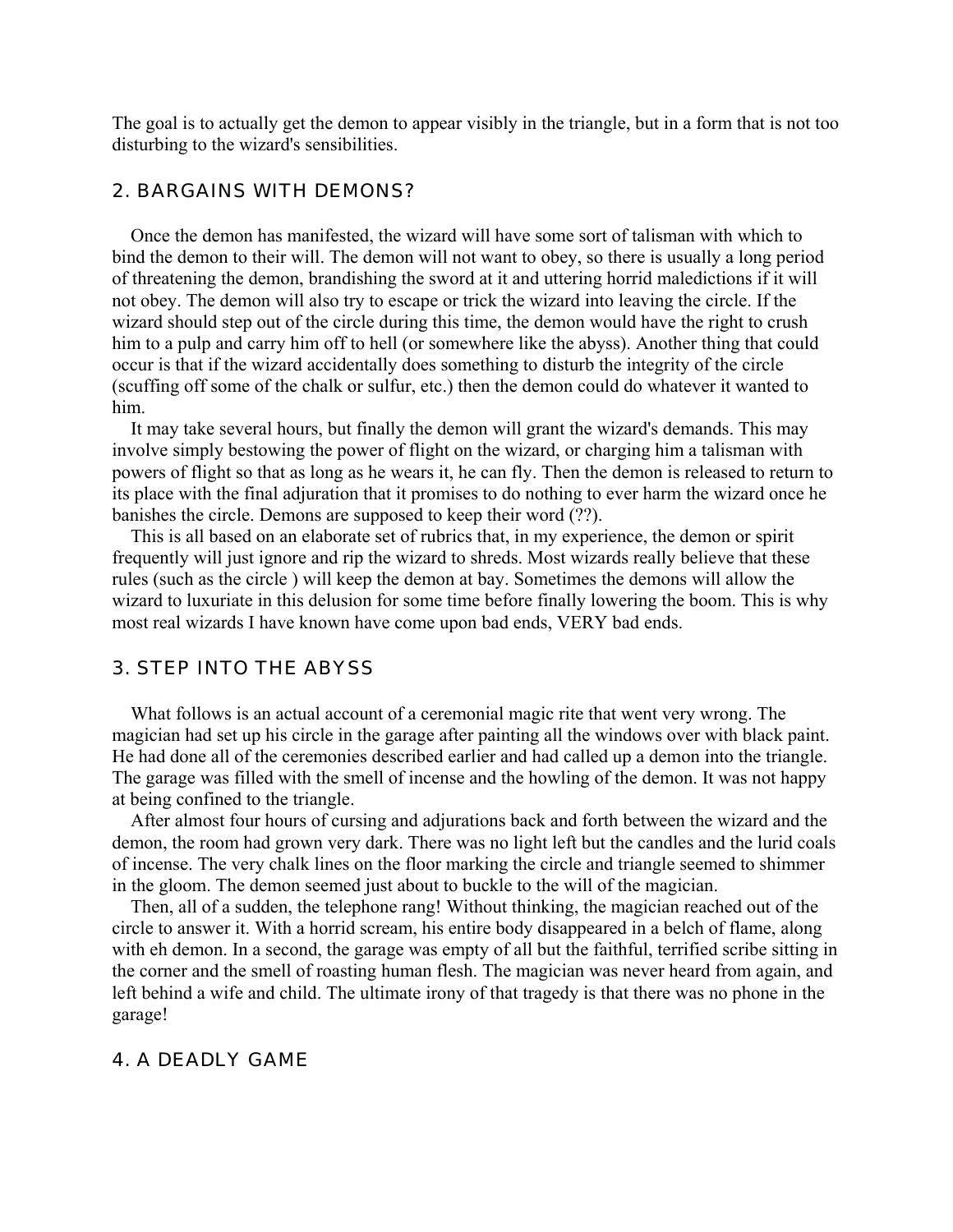This illustrates how demons will NOT play by the rules, and how deadly magic can actually be. A magician would say that this unfortunate fellow had been sucked into the abyss $\frac{43}{12}$  forever. A more Biblical suggestion would be that he was sent to hell for his blasphemy. Most magicians ultimately think that they can become God. At the very least, they believe they can acquire godlike powers.

 This horror is the "back story" behind cute little Harry. True wizardry or sorcery would not really allow him to have much fun at all without going through the above rituals. This is what Harry would have to learn at his wizard's academy, Hogwart's.

 Some say that "Harry was born a wizard. His parents were magicians. Therefore, he comes by his talents naturally [i.e., he does not use ceremonial magic]. He is a natural born wizard." There is a bit of truth in this. In real life, if Harry's parents were really magicians or wizards, they would be demonized to their eyeballs. They would have more demons than a cheap hotel has roaches... Those demons would pass into baby Harry at birth. He would indeed grow up with a (super)natural propensity for sorcery. However, instead of having to conjure up all these different demons with their different powers, he would have them right within him from birth. It is "convenient," but it is not something I would want MY child to desire.--

#### **BIBLIOGRAPHY**

- 1. Fr. Anthony Alevizopoulos, "Αποκρυφισµοσ, Γκουρουισµοσ, Νεα Εποχη" published by the Dioceses of Nicopolis, Preveza 1990
- 2. Nicholas, Metropolitan of Pthiotida, "Εκκλησια και Μαγια" 1997
- 3. Fr. Anthony Alevizopoulos, "Ο Αποκρυφισµοσ στο Φωσ τησ Ορθοδοξιασ" (vol. 16-20)
- 4. Fr. Anthony Alevizopoulos, "Νεοσατανισµοσ και Ορθοδοξη Αντιµετωπιση"
- 5. The Penguin Dictionary of Religions. Edited by John R. Hinnels, Penguin Books, 1984
- 6. William Schnoebelen, Wicca satan's Little White Lie, Chick Publications, USA 1990
- 7. *The Orthodox Word,* St. Herman of Alaska Publications
- 8. *Orthodox America,* St. Nicodemos Publications
- 9. The internet references that were already mentioned.

#### ENDNOTES

1. Ms. Joanne Kathleen Rowling was born in Bristol, UK, in 1965. She studied French Literature in the Exeter University, worked as a secretary, got married in 1992, abandoned her husband in 1993, and found herself with her little daughter Jessica in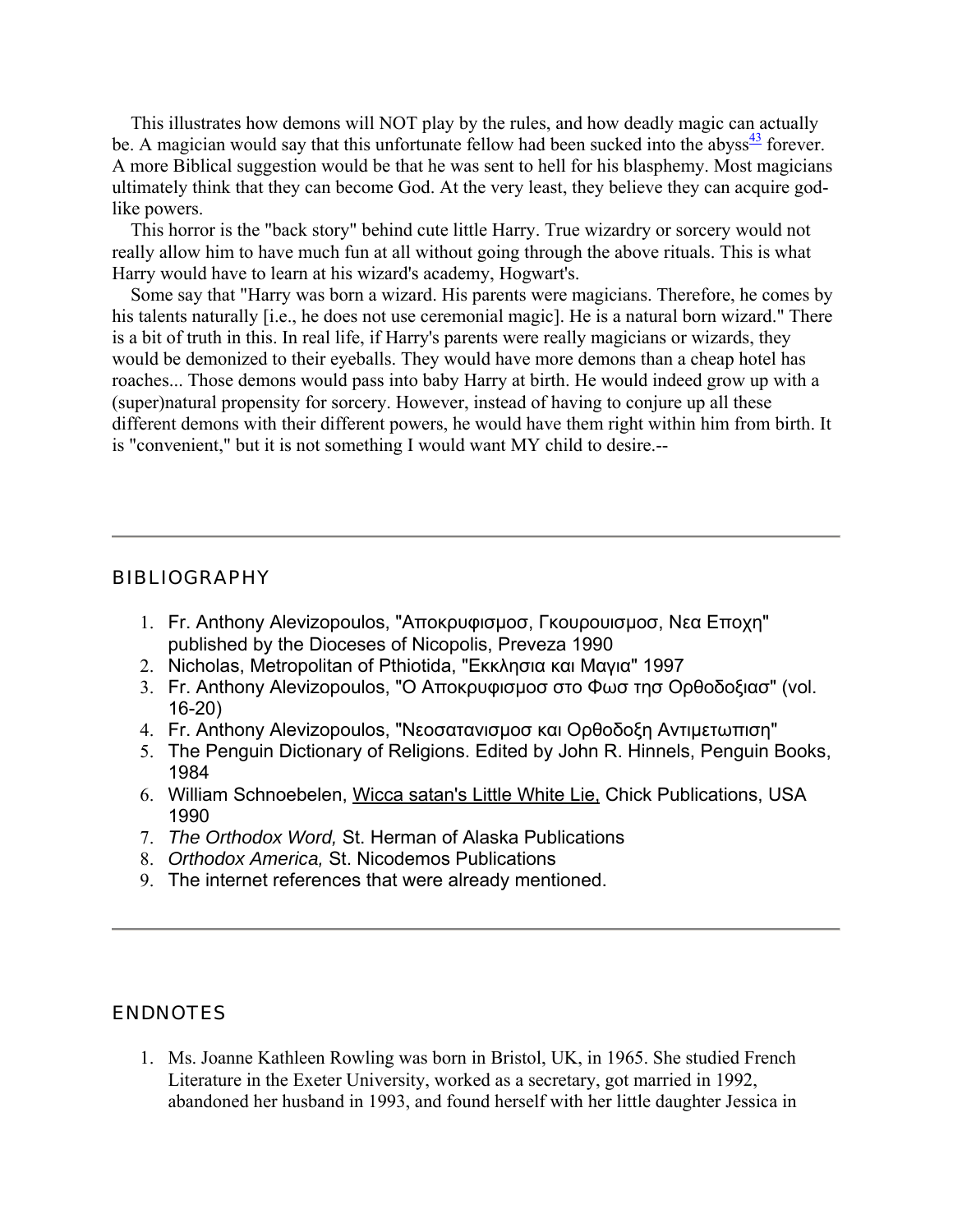Edinburgh, without money and a very few friends, where she started writing her first Harry Potter book. In her interview in *The Times* (http://www.thetimes.co.uk) June 30, 2000, we read that she had gone through a period of severe depression, and that the "lunatics" (certain demonic creatures that torture humans in her third book) were not just "characters" but a conscious description of her depression.

- 2. Harry Potter and the Sorcerer's Stone, Ψυχογιός publications, 1998; Harry Potter and the Chamber of Secrets, Ψυχογιός publications 1999; Harry Potter and the Prisoner of Azkaban, Ψυχογιός publications, 1999; Harry Potter and the Goblet of Fire, Ψυχογιός publications 2000.
- 3. http://logosresourcepages.org/OurTimes/potter.htm
- 4. http://logosresourcepages.org/OurTimes/potter.htm
- 5. Harry Potter and the Goblet of Fire, Ψυχογιός publications 2000
- 6. http://www.saveharry.com/thefullstory.html
- 7. http://www.news24.com/News24/Archive/0,,2-1661\_1103183,00.html
- 8. http://www.cultureandfamily.org/articledisplay.asp?id=195&department=CFI&categoryi d=cfreport
- 9. A former wizard, and now Protestant Pastor, David J. Meyer, said "High level witches believe that there are seven satanic princes and that the seventh, which is assigned to Christians, has no name. In coven meetings, he is called 'the nameless one.' In the Harry Potter books, there is a character called "Voldemort." The pronunciation guide says of this being, "He who must not be named."
- 10. The sign of the lightning bolt on Harry Potter is a symbol from the Runic alphabet, an ancient Germanic alphabet which gradually fell into disuse but acquired occultist significance in the dark ages, and signifies destruction. The very same symbol was used by Hitler for his Nazi SS, his elite destruction corps, and also for the Nazi Youth. The symbol on Harry, who escaped a very powerful warlock, suggests that the lad is even stronger, that is the Απολλυων, the Destroyer, the Antichrist; this assumption is also supported by the name of hero itself. In the author's British dialect, "Harry" as a very means to "assault, devastate, ravage," and as a noun ("Old Harry") denotes the satan, while "Potter" means to "bother, irritate, annoy" (Merriam-Webster's Unabridged Dictionary, Electronic Edition, v2.5, 2000--some witches, though claim that Potter was a Mesopotamian goddess of fertility). Many other symbols are used extensively today by the general public without the latter realizing the occult meaning behind them. For instance the familiar symbol of peace (so much used by the hippies in the '60s), that resembles an upside-down cross with its arms bent downwards, is actually the symbol of death in the ancient Runic alphabet; again, the very same symbol was used by Hitler to replace the Cross in the Christian cemeteries. The fact that these symbols are used appropriately, according to their occultist meaning, makes it obvious that they are used consciously.
- 11. Muggle, probably cockney (London slang) for marijuana. The world of Ms. Rowling is divided in the "initiated ones" and the "sleepy ones."
- 12. http://www.wamu.org/programs/dr/99/10/18.php
- 13. http://www.saltshakers.org.au/html/P/12/B/79/
- 14. There is confusion between "stage magic" (illusion), such as practiced by people like Houdini or David Copperfield, and real magic. For this reason, most serious practitioners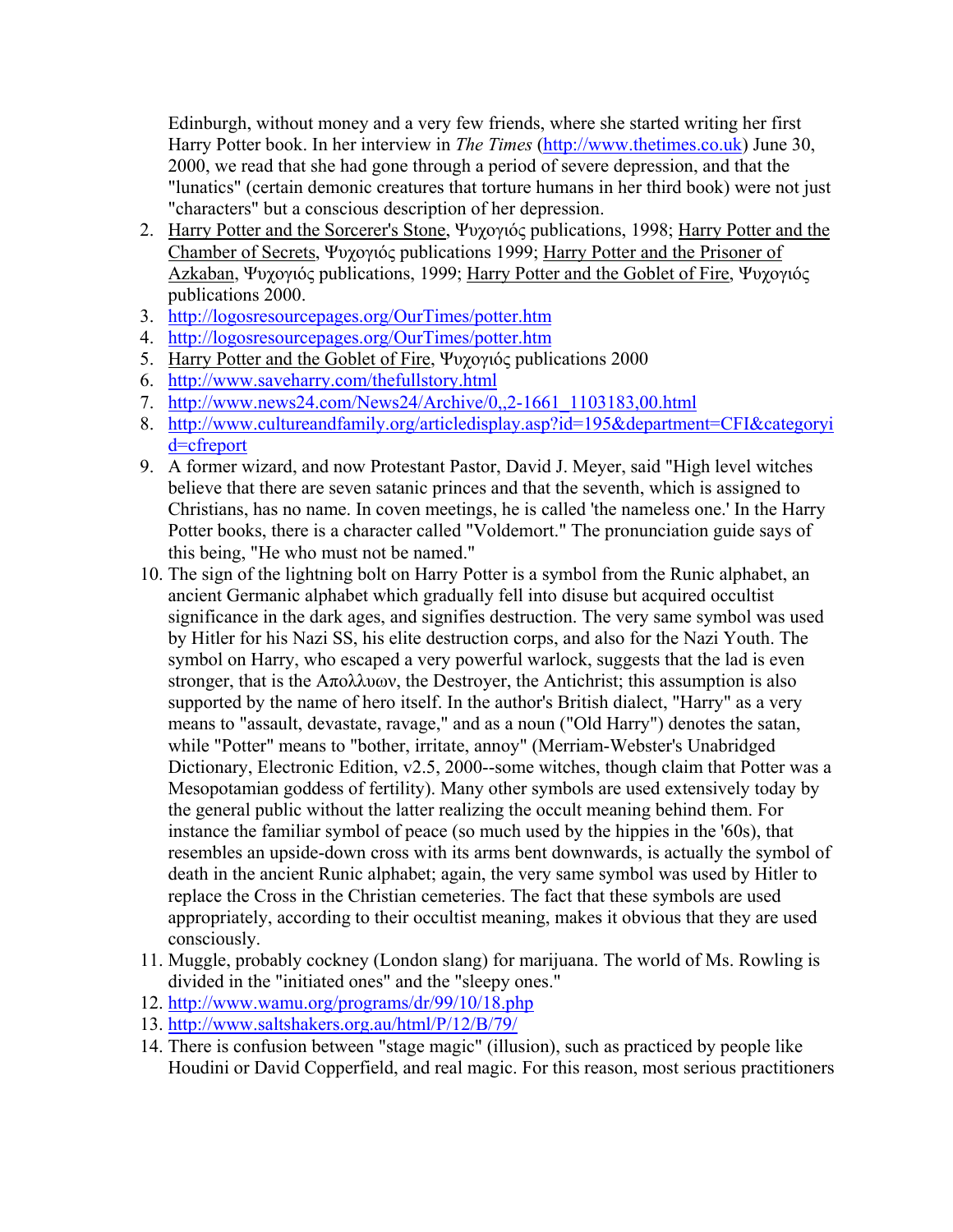of the art of sorcery prefer to spell it the old English way, as "magick," precisely to distinguish it from pulling a rabbit out of a hat.

- 15. http://observer.guardian.co.uk/uk\_news/story/0,6903,587261,00.html
- 16. William J. Schnoebelen, "*Strait Talk On Harry Potter*."
- 17. http://www.observer.co.uk/uk\_news/story/0,6903,587261,00.html
- 18. Shape-shifting into animal forms, that is "Lycanthropy," explains a former wizard "is an old and honored element within the disciplines of magic and sorcery. The werewolf is the best example of lycanthropy, but there are others. Most third world cultures which practice shamanism have practitioners who endeavor (and sometimes succeed) in shapeshifting themselves into animals--bears, wolves, ravens, etc."
- 19. Merriam-Webster's Unabridged Dictionary, Electronic Edition, v2.5, 2000.
- 20. Daniel Schorr, "*T.V. Violence, What We Know But Ignore*," as appeared in Orthodox America Vo. XIV, No. 8 (132)--May-June 1994. "Reality has become fluid, and no medium has done more to make it so than film, with its wide accessibility, its sense and psyche-altering format and its effortless gift for persuasion..." Holland Coter, *"Films that keep asking, Is it Fact or Fiction,"* New York Times, 1-19-01.
- 21. Schnoebelen, "*Strait Talk On Harry Potter.*"
- 22. Not unlike the "good" and "evil" side of the "Force" in Star Wars, or in Hinduism and Buddhism.
- 23. Pastor David J. Meyer, "*Harry Potter What Does God Have to Say*," Last Trumpet Ministries International.
- 24. Rassaphore-monk Hilarion, "*Offend Not These Little Ones; On Toys and Children*," in Orthodox Life.
- 25. Ron Rhodes, "*The Culting of America, the Shocking Implications for Every Concerned Christian*" (Harvest House Publishers, 1994), p.116.
- 26. N.N."*Walk Circumspectly*," in Orthodox Life 1992.
- 27. Father Seraphim Rose, "*Signs of the End of Time*," transcription of a lecture given in Santa Cruz in 1981.
- 28. George Barna, Absolute Confusion, How our Moral and Spiritual Foundations are Eroding in this Age of Change (Ventura, CA: Regal Books, 1993), p.15.
- 29. George Barna, Absolute Confusion, p.15.
- 30. Russell Chandler, Understanding the New Age, (Dallas, Word Publishing House, 1989) pp.8-9.
- 31. Russell Chandler, Understanding the New Age, p.8.
- 32. Ruth Tucker, Alternative Religions and the New Age Movement (Grand Rapids, Zondervan Publishing House, 1989), p.8-9.
- 33. Russell Chandler, Understanding the New Age, p.9.
- 34. Anita Manning, "*Meditation on 30 Years of TM*," USA Today, 17 August 1989.
- 35. The corporate community in America has been thoroughly permeated by the New Age movement. A Wall Street Journal article reported that "business after business is putting its managers into 'New Age seminars'...All promise 'consciousness-raising' and nonreligious conversion resulting in a 'changed person." (*The Wall Street Journal*, 24 July 1987). This was confirmed by a revealing article in the September 28, 1986 edition of *The New York Times: "The magazine California Business* reported recently that its survey of 500 company owners and presidents found more than half said they had resorted to some form of 'conscious raising' technique. Although such 'human potential'